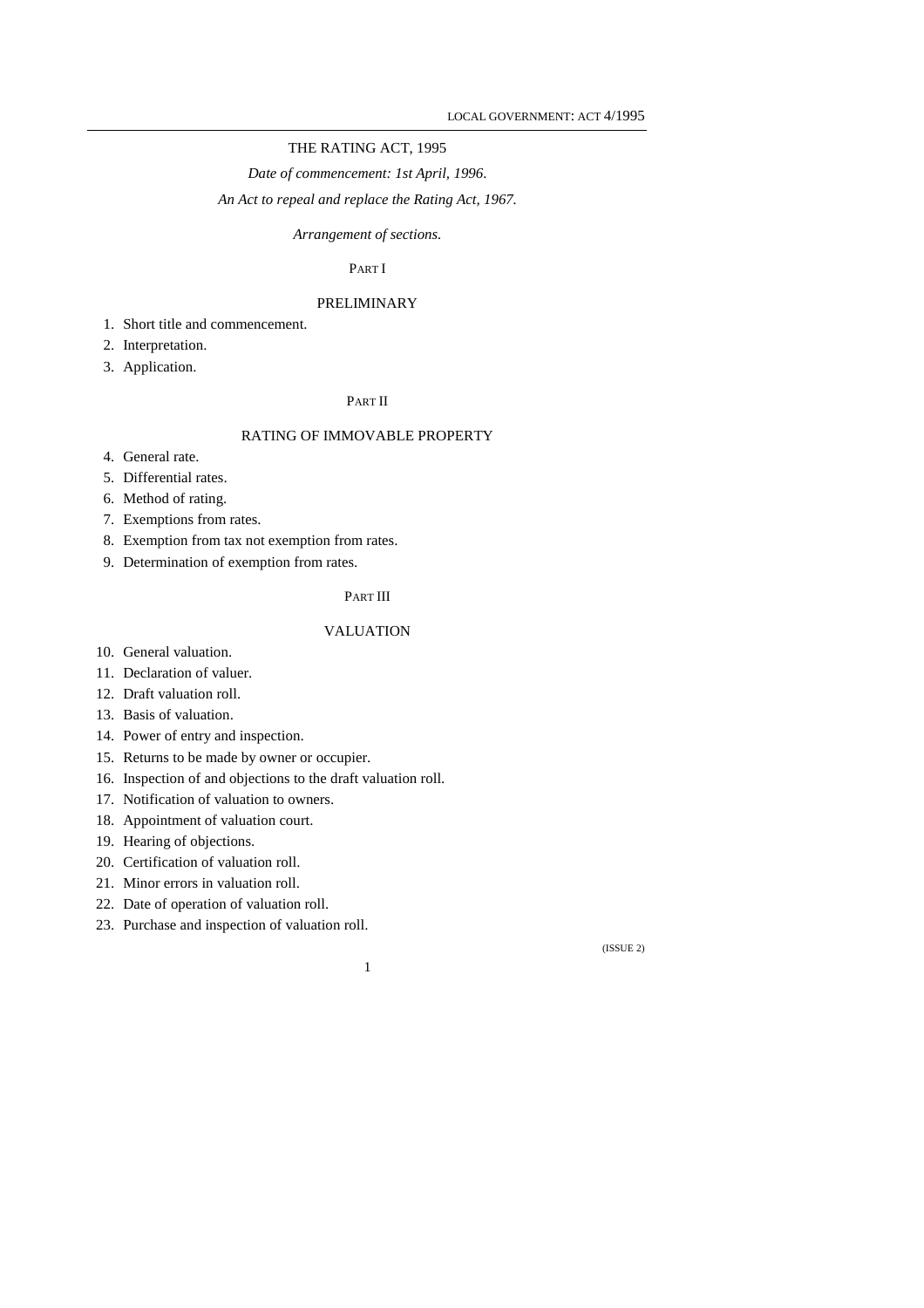24. Supplementary valuations.

25. Right of appeal.

#### PART IV

# ASSESSMENT AND COLLECTION OF RATES

- 26. Collector of rates.
- 27. Notification of rates and date of payment.
- 28. Assessment of rates.
- 29. Liability for rates.
- 30. Penalty for late payment of rates.
- 31. Recovery of rates.
- 32. Legal proceedings for recovery of rates.
- 33. Certificate for transfer of immovable property.
- 34. Rateable property becoming exempt from rates.
- 35. Remission of rates.

#### PART V

### MISCELLANEOUS

- 36. Returns of transfers of property.
- 37. Serving of notices and documents.
- 38. Evidence.
- 39. Defaulting local authorities.
- 40. Remuneration for valuations.
- 41. Regulations and forms.
- 42. Penalties for offences.
- 43. Termination of quit-rent.
- 44. Repeal.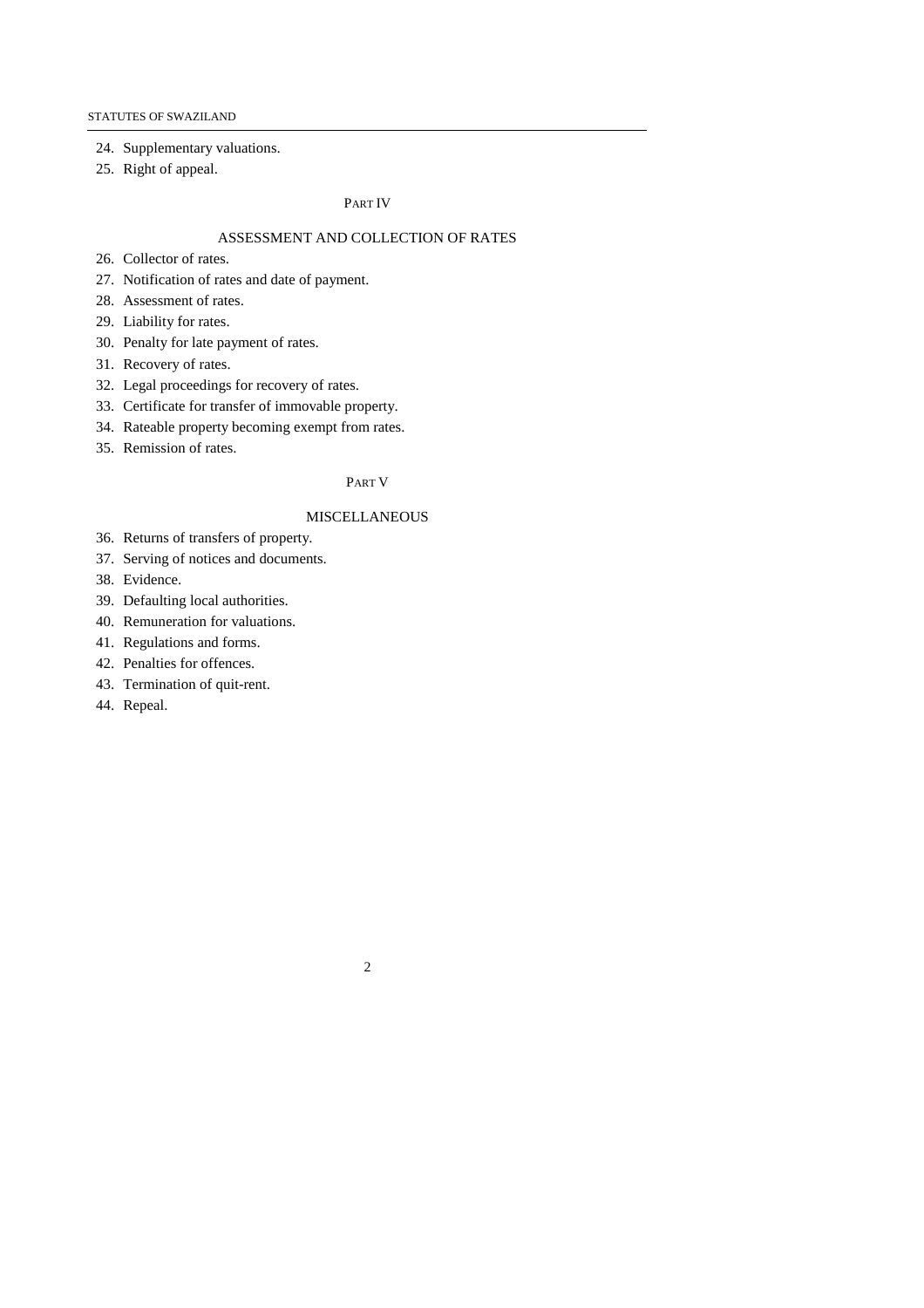### PART I

## PRELIMINARY

*Short title and commencement.* 

1. This Act may be cited as the Rating Act, 1995 and shall come into force on such date as the Minister may, by notice in the Gazette, appoint.

### *Interpretation.*

2. In this Act—

"area" in relation to a local authority, means as the circumstances require —

- (*a*) the town board, town council, or city council area in accordance with the law establishing the town board, town council, or city council; or
- (*b*) the area of the local government organ in accordance with the law establishing such organ;
- "council" means a town or city council, as the case may be, established under the Urban Government Act, 1969;

"councillor" means a person elected or appointed as a member of a council;

- "financial year" in relation to any local authority, means any period of twelve months which the Minister may, by notice published in the Gazette, appoint in respect of such local authority;
- "immovable property" means land and improvements thereon but does not include a street;
- "improvements" means any building, structure or erection of an immovable nature for whatever purpose it is used including, in particular, but without affecting the generality of the foregoing, any tank or silo, any swimming bath and any tennis court, but excluding any —
	- (*a*) plant or machinery;
	- (*b*) tank or silo having a capacity of less than 3,000 cubic feet (85 cubic metres);
	- (*c*) embankment or terrace or any culvert or drain or any other structure used solely for the purpose of draining any land;
	- (*d*) bridge, ramp, or railway track;
	- (*e*) electricity supply lines and transformers, public water supplies and sewerage plant or equipment;
	- (*f*) public telephone lines and facilities; and,
	- (*g*) any other public service utility from time to time approved by the Minister;

(ISSUE 2)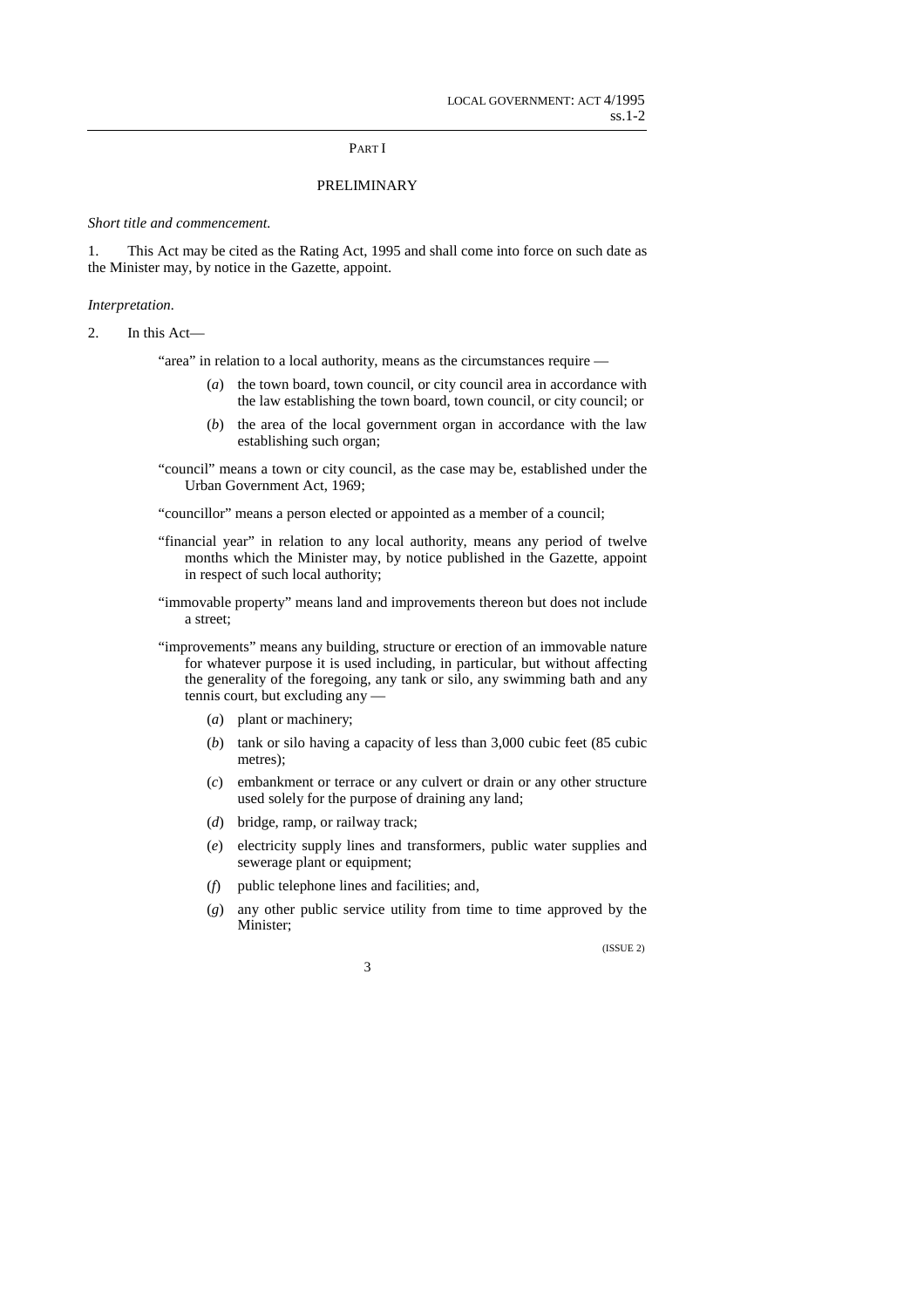"local authority" means —

- (*a*) a Town Board, Town Council, or City Council established under the Urban Government Act, 1969;
- (*b*) any other organ of local government duly established under any law; or,
- (*c*) in respect of any area not falling under paragraph (*a*) or (*b*), the Minister;
- "magistrate" means a magistrate for the purposes of the Magistrate's Courts Act, 1938;
- "market value" means the amount for which immovable property may be sold or purchased in an open market transaction on the date of valuation;

"Minister" means the Minister responsible for Urban Government;

"occupier" means a person in actual occupation of immovable property, without regard to the title under which he occupies;

"owner" in relation to immovable property means —

- (*a*) the person in whom the legal title to such property is vested;
- (*b*) where the person in whom the legal title to such property is vested, is insolvent or dead or of unsound mind, or in the case of a company that is being wound up, the person in whom the administration of such property vests;
- (*c*) where such property has been leased for a period of fifty years or more, the lessee of such property;
- (*d*) where the person who is the owner of such property in terms of paragraphs (*a*), (*b*), or (*c*), as the case may be, is absent, his agent;
- (*e*) where such property is beneficially occupied under a fideicommissum, usufruct or other servitude, or right analogous thereto, the occupier of such property;
- (*f*) any person who has purchased such property from the Government or a local authority but has not yet received transfer thereof, including every such person who pays the purchase price in instalments;
- "person" includes company or association or body of persons, whether corporate or unincorporated, a local authority, and the Government;
- "Principal Secretary", means the Principal Secretary of the Ministry responsible for Urban Government;
- "public place" means a street, square, park, recreation ground, garden, commnonage, or open space in the area of a local authority which —
	- (*a*) is vested by deed of title or by any law in Government or such local authority for the use and benefit of the public; or,
	- (*b*) the public has the right to use without charge;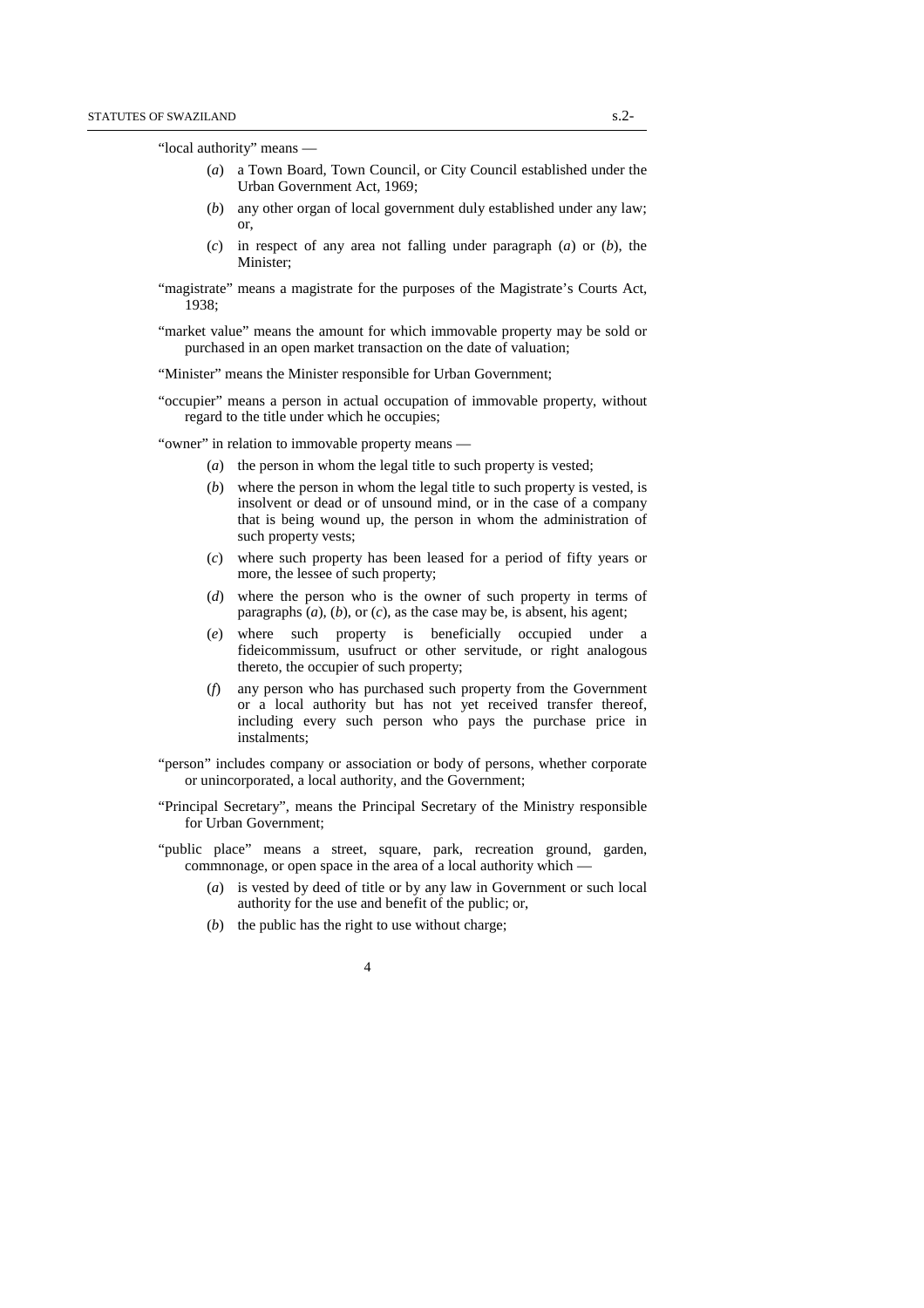- "railway track" means rails and sleepers, together with all earthworks, ballast, fittings, fastenings, and devices installed in connection with tract or train operation, and in addition all bridges, platforms, loading bays, cattle pens, culverts, inspection and ash pits, signals and signal installations, tracks, signs and warning boards, telecommunication installations, centralized train control gear, rolling stock, weighbridges, locomotive and train watering installations, coaling plants, electric power transmission lines, poles, pylons, transformers and switchgear used in connection with track and train operations, whether they are situate within or without buildings, if they are used for the normal working of the railway;
- "rateable property" means immovable property in respect of which the owner is not wholly exempted from the payment of rates in terms of section 7;
- "rateable value", means the market value of the land or the improvements or a combination thereof, as determined by the Council under section 6;
- "rate" means the percentage of rateable value set annually by the Council and includes penalty, collection charge, or costs allowed in legal proceedings payable in terms of this Act;
- "street" means street, road, lane, avenue, by-road, passage, thoroughfare or other right of way and includes bridge, subway, pavement, footpath, sidewalk, drain, culvert, or the like therein;

"time of valuation" means, in respect of —

- (*a*) a general valuation, the date of the passing of the resolution of the local authority causing the valuation to be made; and,
- (*b*) a supplementary valuation, the time of valuation applying to the immediately preceding general valuation;
- "town" or "township" means a town, city, or township, including a private township or human settlement, established or recognized as such or deemed to be such under any law;
- "town clerk" means the chief executive officer of a local authority or the Principal Secretary where the Minister is the local authority;
- "treasurer" means the officer appointed by the local authority to be responsible for managing the financial business of such authority;
- "valuer" means a competent person or firm in the private or public sector, in the valuation of immovable property appointed by the Minister to a panel of valuers;

"valuation court" means a court appointed under section 18.

# *Application.*

- 3. (1) This Act shall apply to the areas referred to in Part I of the Schedule.
	- (2) The Minister may, by notice in the Gazette, amend the Schedule.

(ISSUE 2)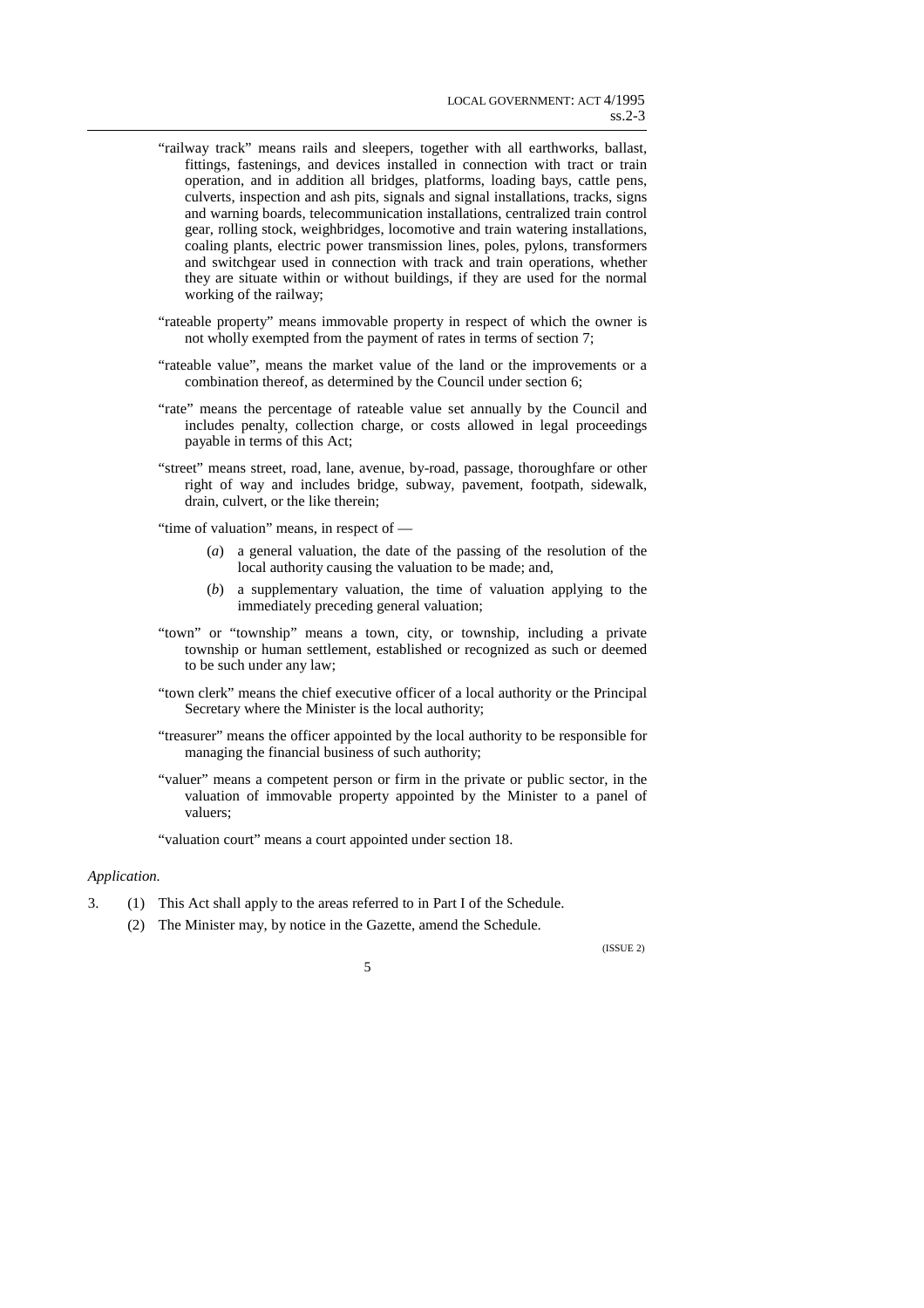### PART II

## RATING OF IMMOVALE PROPERTY

#### *General rate.*

4. Subject to this Act, the local authority shall make, assess and levy a general rate each financial year upon all immovable property within the area of such local authority, if it is an area to which this Act applies, as specified in Part I of the Schedule.

### *Differential rates.*

5. (1) Notwithstanding section 4, the local authority may make, assess and levy a differential rate, which may be higher or lower than the general rate, upon specified categories of residential or non-residential immovable property.

(2) (*a*) Prior to assessing a rate under this section, the local authority shall specify the categories of immovable property that will be subject to differential rating, and shall give notice of such proposed categorization, together with the reasons therefor, in the Gazette and at least once in a newspaper circulating in Swaziland.

(*b*) The local authority shall give due consideration to any representations received within 30 days of publication of this notice in the Gazette.

(3) The categorization of immovable property for differential rating shall be subject to the approval of the Minister.

#### *Method of rating.*

6. (1) (*a*) Each rate shall be made, levied and assessed on immovable property on the basis of the valuation of the land and improvements thereon.

(*b*) The rates may be made, levied and assessed on the valuation of the land, the improvements, a combination thereof or the total valuation of the property.

(*c*) If the combination option is used, separate rates may be applied to the land and improvements components of the valuation.

(2) The local authority shall obtain the approval of the Minister for the rating method determined under subsection (1) and thereafter, until the local authority determines otherwise with the approval of the Minister, all rates shall be made, levied and assessed accordingly.

#### *Exemptions from rates.*

7. (1) Subject to subsections (3), (4) and (5), the following shall be exempt from the payment of rates, namely immovable property used exclusively throughout the year for purposes of —

- (i) public worship;
- (ii) a school, college or university, including its boarding establishment or recreation ground or the like provided for the accommodation, use or enjoyment of students or scholars attending such school, college or university;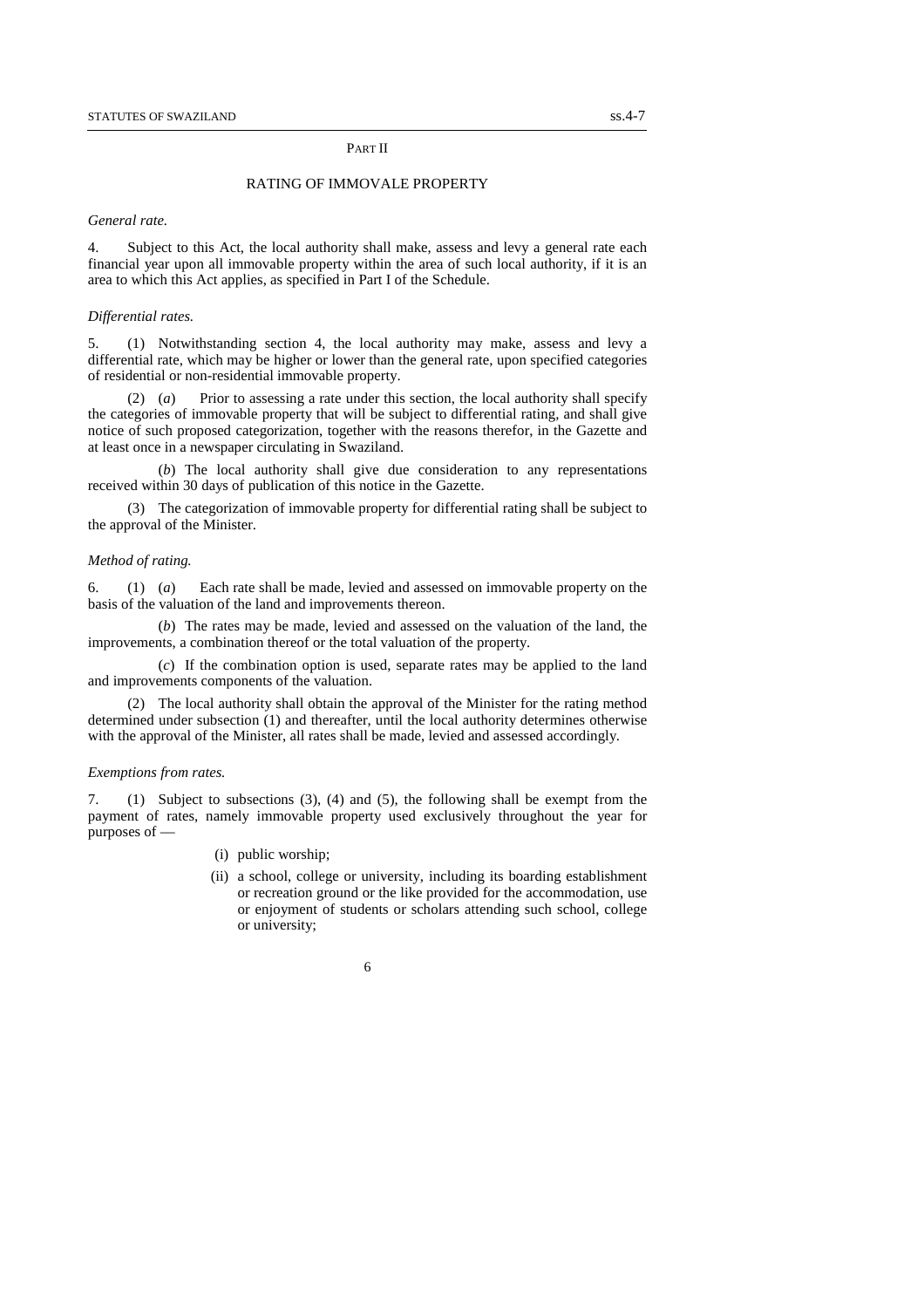- (iii) any bona fide registered charitable institution maintained by any company, society or other association of persons;
- (iv) a public library, museum or art gallery;
- (v) a hospital, clinic, or health centre;
- (vi) a cemetery or crematorium;
- (vii) any public place as defined in section 3; and
- (viii) any other purpose, approved by the Minister, after consultation with the local authority, as being for the public benefit.

(2) In addition to the properties referred to in subsection (1), the following properties shall also be exempt from the payment of rates:

- (*a*) properties registered in the name of the INgwenyama and the INdlovukazi;
- (*b*) properties registered in the name of the INgwenyama in trust for the Swazi Nation:

 Provided they are not used for any purpose mentioned in subsection (3)(*a*), (*b*) and (*c*); and

(*c*) properties owned by foreign governments and used for diplomatic purposes.

(3) No exemption from rates shall be granted in respect of any immovable property by virtue of subsection  $(1)$  —

- (*a*) if the use of such property has as one of its objects the private pecuniary profit of any person, whether as a shareholder in a company or otherwise;
- (*b*) if any rent, other than a nominal rent, is paid to the owner, lessee or occupier of any such property; or
- (*c*) where such property is used for the residential accommodation of members of the staff or staff of any institution referred to therein.

(4) If, during the currency of any financial year, immovable property is used for any purpose other than a purpose hereby exempted, the local authority shall impose rates thereon, or on such portion thereof so used, at a rate proportionate to the period of such use.

(5) Immovable property, or any part thereof, which is exempt from rates under this section shall become rateable and rates shall be deemed to have been made and levied thereon from the date on which it ceases to comply with the conditions conferring exemption.

(6) Nothing hereinbefore contained shall be deemed to exempt any property from payment for water, rubbish removal, sewerage and sanitation fees, or charges which may be payable under any other law.

#### *Exemption from tax not exemption from rates.*

8. Notwithstanding the provisions of any other law exempting any rateable property from payment of tax generally or from particular types of tax, no owner of rateable property shall be exempt from the payment of rates unless specifically exempted under this Act.

### *Determination of exemption from rates.*

9. (1) The local authority shall cause to be prepared and maintained an up-to-date list of all immovable property which is exempted from the payment of rates in terms of section 7.

(ISSUE 2)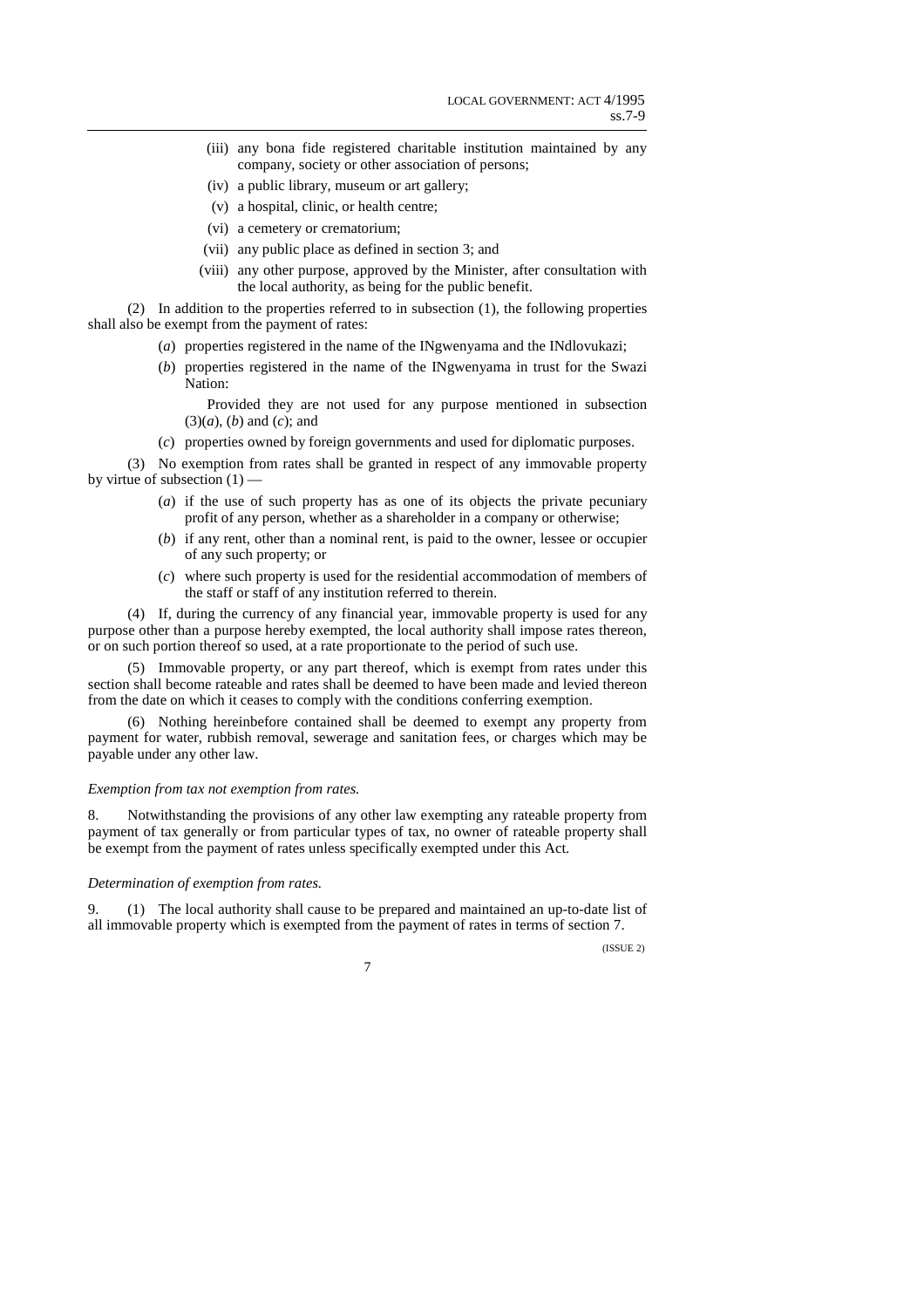(2) No rates shall be assessed or levied in respect of immovable property included in such list until it is removed there from but, on such removal, rates shall be payable with retrospective effect as provided in section 7(5).

(3) An owner of immovable property, which he claims is exempted from the payment of rates by reason of section 7, shall be entitled to apply to the local authority for such property to be included in the list mentioned in subsection  $(1)$ 

- (*a*) within sixty days of the dispatch to him of a demand for the payment of rates upon such property; or,
- (*b*) if rateable property becomes exempt from the payment of rates during the course of a financial year, within sixty days of the date on which such owner claims such property became exempt;

and, if the application is granted, such exemption shall have retrospective effect from the commencement of the financial year concerned or the date on which the circumstances giving rise to exemption first applied, whichever is the later.

(4) For the purposes of determining whether or not immovable property is exempted from the payment of rates, the owner may be called upon to furnish all particulars which the local authority may require in order to reach a decision, and any person who —

- (*a*) refuses or fails to the best of his ability to answer any question put to him or to comply with any reasonable requirement of such local authority in this respect; or
- (*b*) wilfully furnishes false particulars to such local authority;

#### shall be guilty of an offence.

(5) If immovable property which is exempted from the payment of rates forms part of a property shown in the valuation roll and there is a dispute as to the respective values of the exempted portion and rateable portion of such property, the matter shall be referred to a valuer who shall issue a certificate giving his valuation of each portion separately:

Provided that, if the owner or the local authority is aggrieved by the decision of such valuer, either may lodge an objection with the Town Clerk, and such objection shall be considered by the valuation court as though it were an objection lodged in accordance with section 16.

(6) This section shall not affect the right of the Minister, a ratepayer or duly appointed auditor to question the correctness in law of the inclusion of immovable property in the list of property exempted from the payment of rates or to test the matter in a competent court of law, or the right of an owner of immovable property to test, in a competent court of law, the refusal of a local authority to treat his property as exempted from rates.

#### PART III

## VALUATION

#### *General valuation.*

10. (1) For purposes of assessing the rates, the local authority shall from time to time, but not less than once in every five years, or such longer or shorter period as the Minister may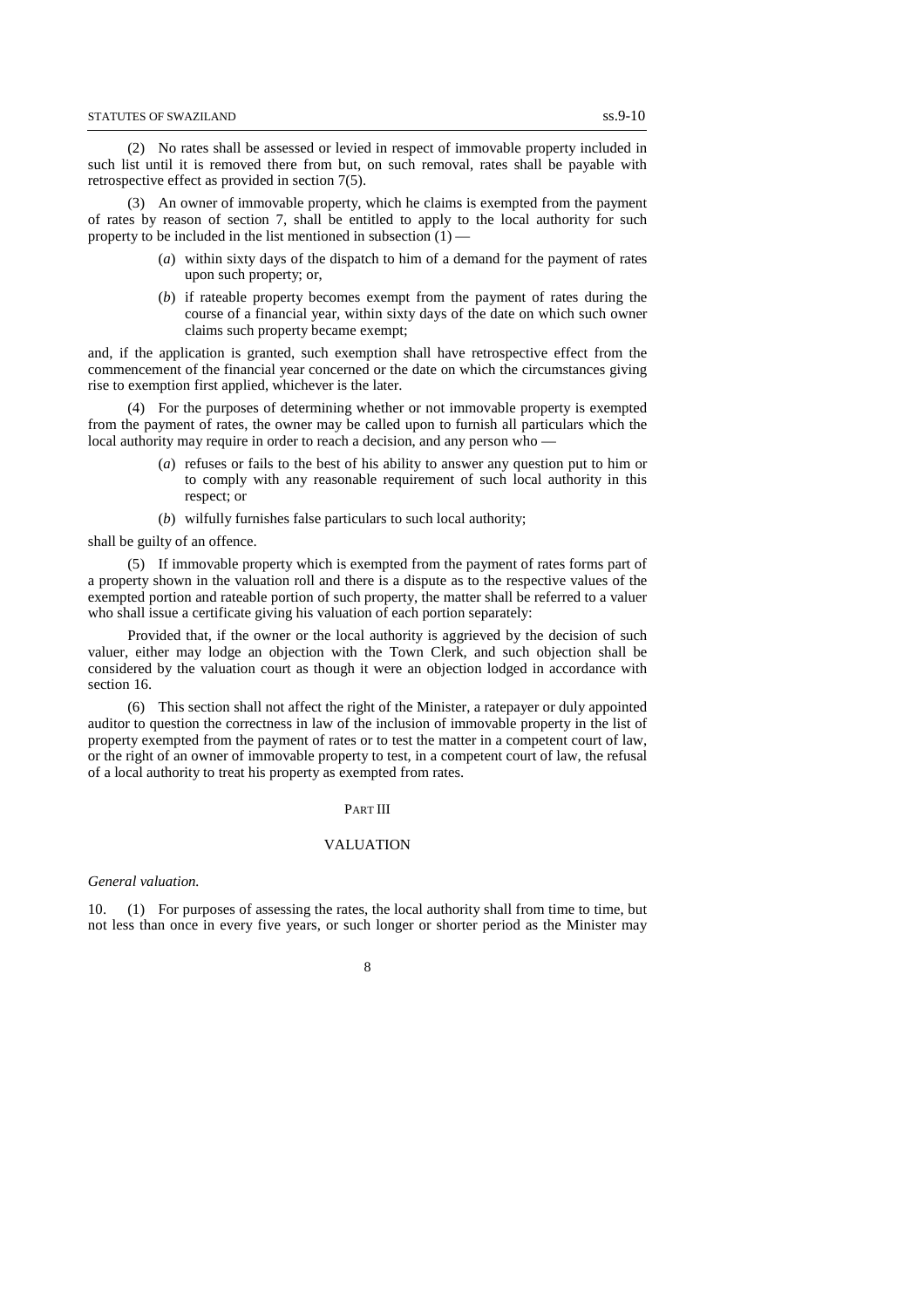approve, cause a valuation to be made of all immovable property within its area and cause a valuation roll to be prepared as hereinafter provided.

(2) The Minister shall from time to time, by notice in the Gazette and with the written consent of each of them, appoint a panel of eligible valuers to carry out valuations in terms of this Act.

(3) A valuer appointed by the Minister shall remain on the panel until such appointment is revoked by the Minister.

(4) The valuers appointed by the Minister shall be the only valuers from amongst whom a local authority may employ to carry out any valuations in its area in terms of this Act.

#### *Declaration of valuer*

11. (1) Every valuer, prior to being appointed to the panel of valuers, shall make a declaration before a Commissioner of Oaths in the terms set out in Part II of the Schedule and it shall be lodged with and preserved by the local authority and a copy kept with each valuation roll after is has been prepared.

(2) Every valuer shall, on completion of the valuation entrusted to him, attach to the valuation a certificate, under his hand, in the terms set out in Part III of the Schedule.

#### *Draft valuation roll.*

12. Every valuer shall prepare such valuation (hereinafter referred to as the draft valuation roll) in writing in a form approved by the Minister and in a manner which will show, under separate headings, to the best of his knowledge and opinion, in respect of each separate property —

- (*a*) the description of the land;
- (*b*) the area of the land;
- (*c*) the situation of the land;
- (*d*) the designated zoning of the land;
- (*e*) the name and address of the owner;
- (*f*) the nature of the use of the land and improvements;
- (*g*) the value of the land without improvements;
- (*h*) the value of improvements;
- (*i*) the total improved value of the land; and
- (*j*) such other matters as the Minister may direct to be shown.

### *Basis of valuation.*

13. (1) The basis of the valuation of land shall be the market value of such land and any improvements thereon.

(2) In valuing any property under this section, the valuer shall not take into account any value accruing to the property by reason of the presence or proximity of precious stones, precious or base metals or minerals.

(ISSUE 2)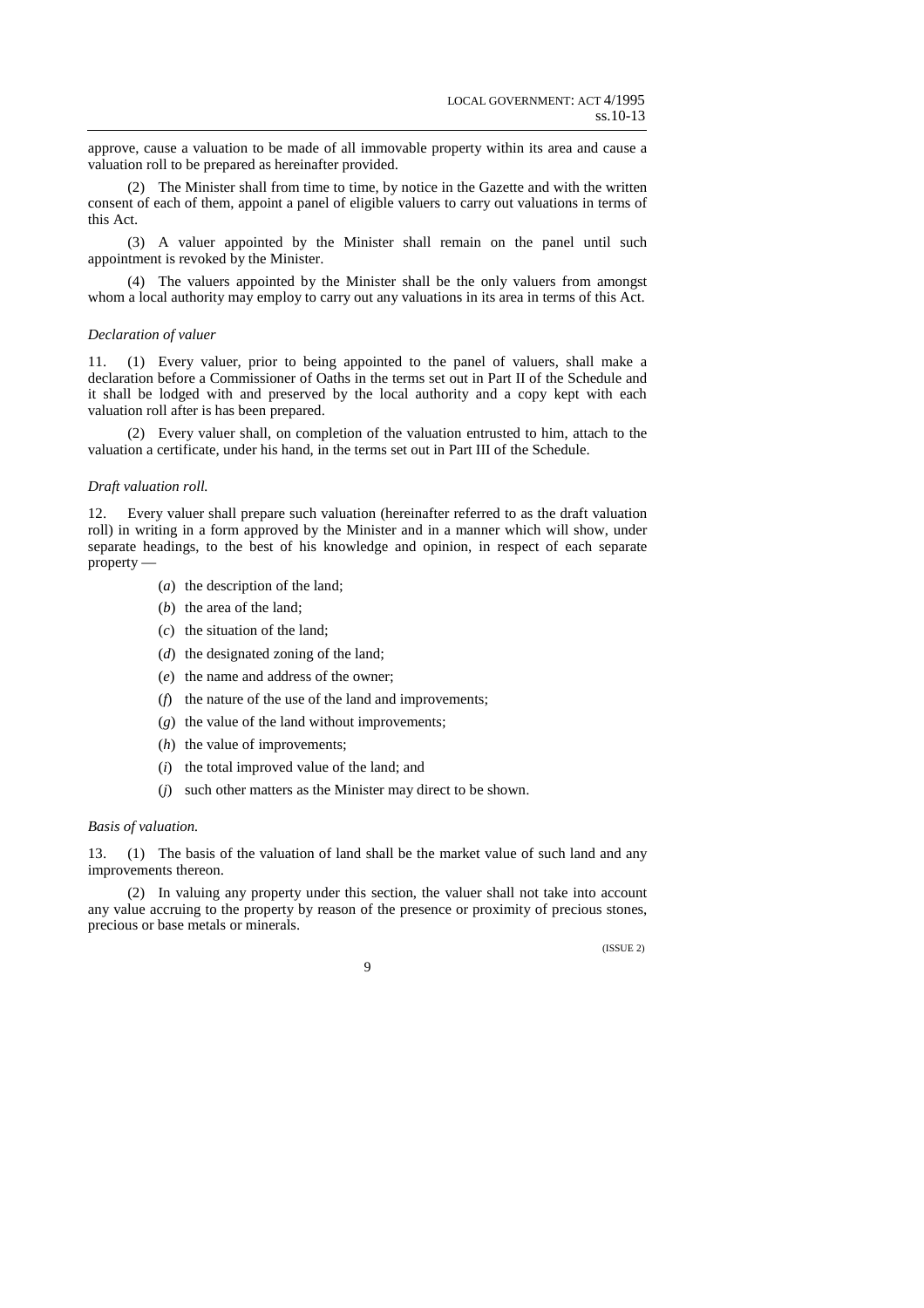#### *Power of entry and inspection.*

14. (1) A valuer or an officially designated assistant to such valuer, duly provided with written authority signed by the Town Clerk, may, for the purpose of making a valuation under this Act, enter at all reasonable hours in the day-time into and upon any land or buildings within the area of the local authority.

(2) A valuer furnished with written authority signed by the Minister or the Principal Secretary may, for the purposes of making a valuation under this Act, also inspect and make extracts from such registers or other reports or deeds or instruments, belonging to or in the custody or possession of any Government officer or any person, as contain particulars of any immovable property.

(3) A valuer may require the owner or any person in occupation or charge of any immovable property to furnish him with information upon all matters which may be necessary to enable him correctly to value such property, including the names of the owner and occupier thereof and any other necessary particulars.

- (4) A person shall be guilty of an offence if he
	- (*a*) makes any statement to a valuer knowing it to be false;
	- (*b*) refuses or fails, to answer any question put to him or comply with any reasonable requirement made by the valuer in exercise of his functions; or
	- (*c*) wilfully obstructs the valuer in any way from exercising the powers conferred on him under this section.

#### *Returns to be made by owner or occupier*

15. (1) The valuer may serve a notice on the owner or occupier requiring him to render a return of such information as the valuer may deem necessary to enable the valuer to value the property.

(2) A person on whom a notice has been served under subsection (1) shall comply with it not later than twenty-one days after service of the notice on him.

(3) A person who fails to comply with subsection (2) or who makes a false statement in a return made under subsection (1) shall be guilty of an offence.

(4) In any proceedings a statement in a return made under subsection (1) shall be deemed to be true unless the contrary is proved.

#### *Inspection of and objections to the draft valuation roll.*

16. Upon completion, the draft valuation roll shall be delivered to the local authority, which shall review it to ensure compliance with this Act, and no later than 30 days after delivery of the draft valuation roll, the local authority shall cause a notice to be published, in the Gazette and in at least one newspaper circulating in Swaziland —

> (*a*) stating that a copy of such draft valuation roll is open for public inspection at the office of such local authority, and that any person may, free of charge, inspect it and take copies or extracts therefrom during the hours specified in such notice;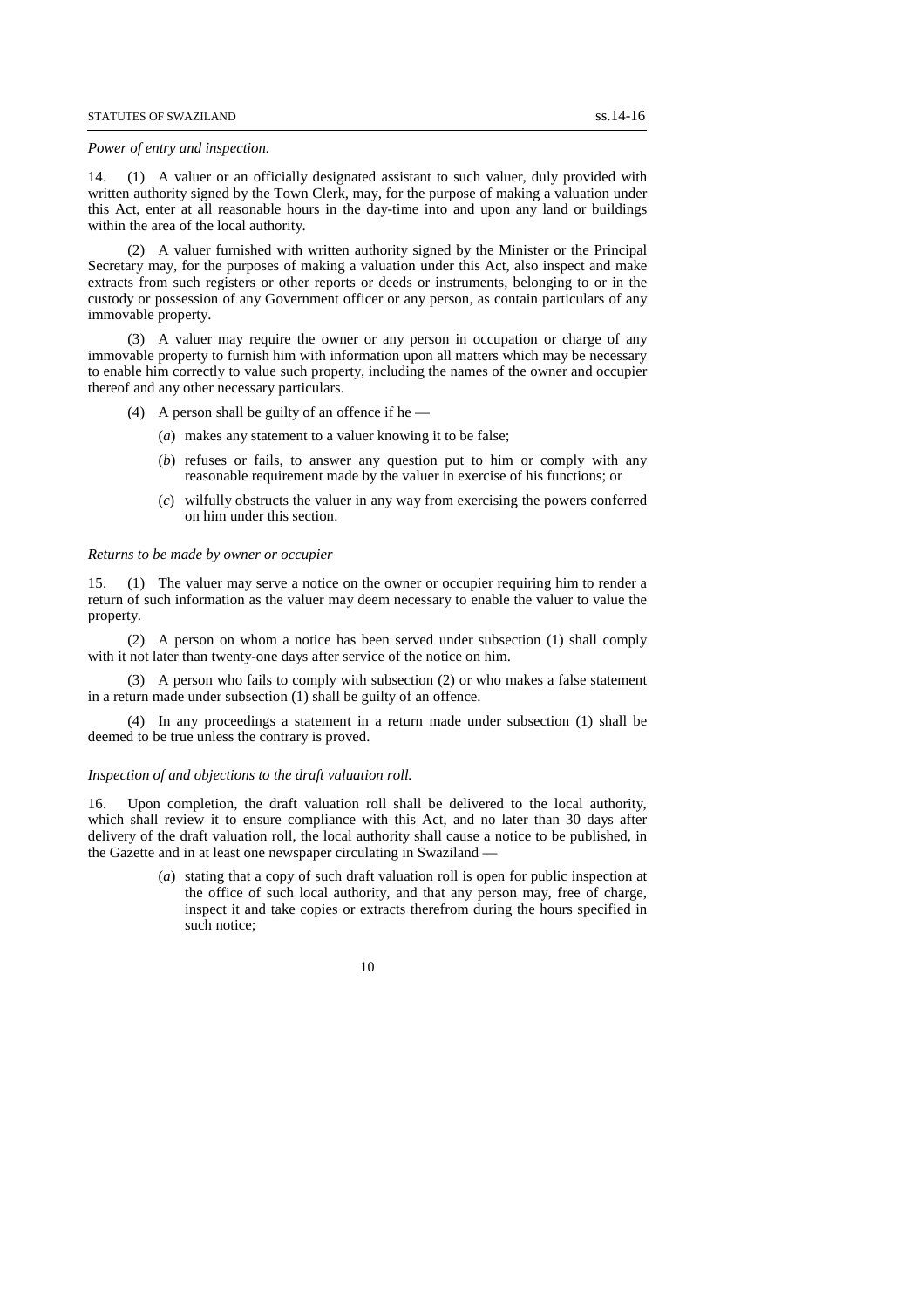- (*b*) stating that such local authority or the owner or occupier of any property included in such draft valuation roll, or their duly authorised representatives, may make an objection to any valuation, or in respect of any other error, omission or misdescription in such roll, in the case of —
	- (i) a local authority, in respect of any property; and,
	- (ii) an owner or occupier of property, in respect of the property;
- (*c*) appointing a date, which shall be at least thirty days after the date of first publication of such notice in such newspaper, or before which any objection to such roll shall be lodged within the town clerk;
- (*d*) stating that an objector must lodge his notice of objection in the form prescribed and set out the grounds upon which his objection is based, and inviting attention to the fact that no person is entitled to urge any objection before such valuation court unless he first lodges his notice of objection, in the prescribed form, within the time advertised; and
- (*e*) appointing a date which shall be no later than 60 days after the date of first publication of such notice in the Gazette, specifying the date and place at which a valuation court will sit to consider and determine any objection duly lodged in accordance with this section.

### *Notification of valuation to owners.*

17. (1) Not later than seven days after publication of the notice under section 16, the local authority shall cause to be served, on every person whose name and address appears on the draft valuation roll as owner of immovable property, a notice incorporating as near as may be the terms of the first-mentioned notice and the information contained in the draft valuation roll pertaining to that property.

(2) The town clerk shall make a written declaration before a Commissioner of Oaths that the provisions of subsection (1) have been complied with, and subsequent to this declaration, non-receipt of such notice or any error therein shall not invalidate the valuation roll or the proceedings of the valuation court or affect the liability of an owner to the payment of rates.

#### *Appointment of valuation court.*

18. (1) The Minister shall establish a valuation court for each local authority and shall appoint members of the court consisting of a President and two other members.

(2) In appointing the members, the Minister shall specify in respect of each member, the period of such appointment.

(3) The President of the valuation court shall be a magistrate or legal practitioner in terms of the Legal Practitioners Act, 1964, of not less than five years' standing.

(4) One member shall be chosen by the Minister and the other member shall be nominated by the local authority:

Provided that at least one member shall be a qualified valuer.

(5) The Minister may appoint one or more alternate members to the valuation court, one of whom may act in place of any member at any sitting of the valuation court from which such member is absent.

(ISSUE 2)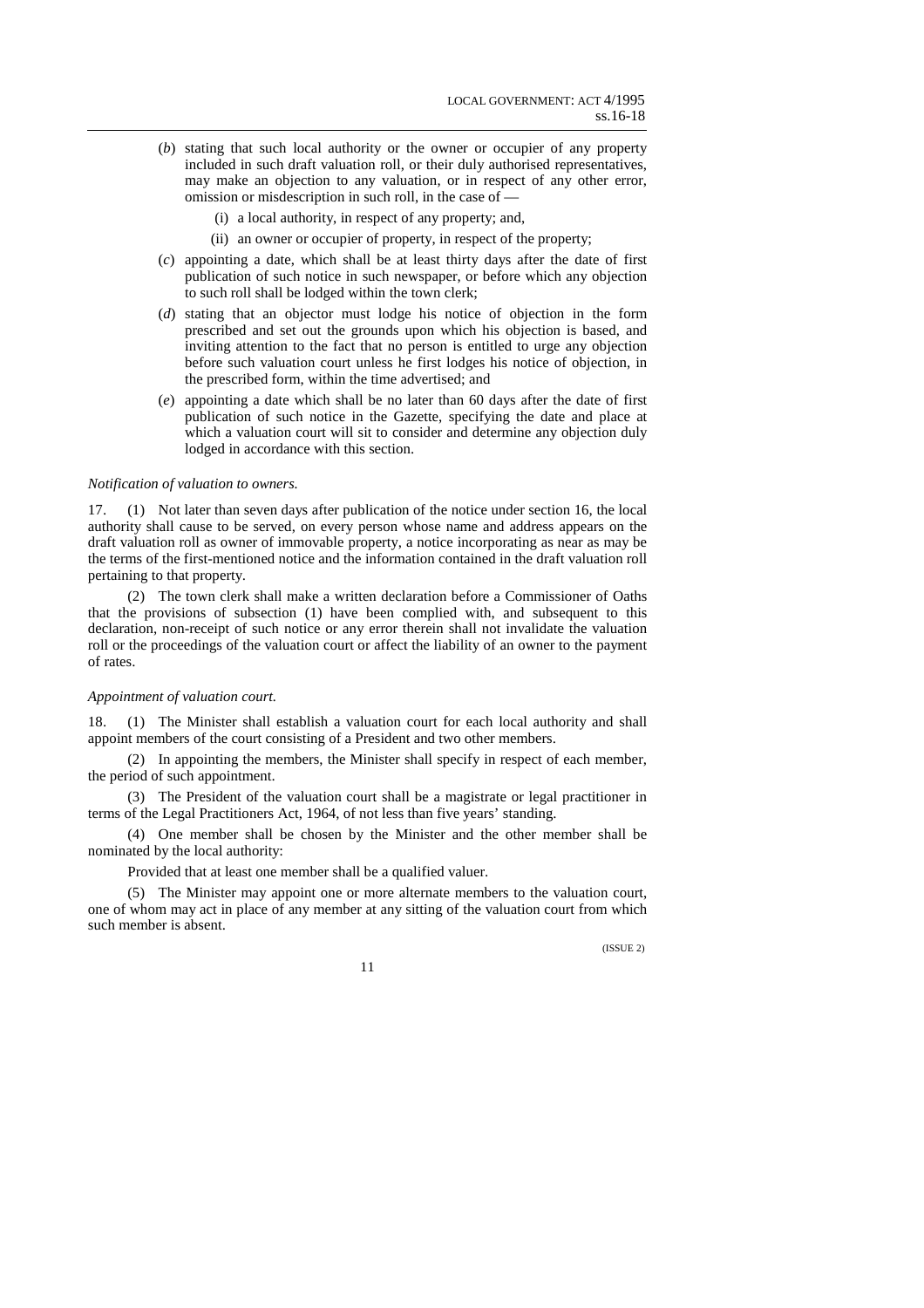(6) The President and one member who is a qualified valuer shall constitute a quorum and all decisions of the valuation court shall be by vote of the majority of the members present:

Provided that, in the event of equality of votes, the President shall have a casting vote; and

Provided further that any member shall not be a current Councillor or a Council employee.

(7) No person shall sit as a member of a valuation court hearing any matter in which he is directly interested or concerned as being primarily liable to pay the rates in question or part thereof, and if he does so he shall be guilty of an offence.

(8) The Minister shall appoint a person to act as clerk to the valuation court, and the names of all members of such court and such clerk shall be shown at the front of the draft valuation roll.

(9) The local authority shall pay the President, members, and clerk of a valuation court such fees and allowances as may, from time to time, be prescribed by the Minister for Finance.

### *Hearing of objections.*

19. (1) The valuation court shall meet as directed by the President to hear and determine all objections duly lodged or deemed to be lodged in accordance with section 16 and a sitting of such court may be adjourned from time to time until all objections have been heard and determined.

(2) The clerk to the valuation court shall, in the prescribed form, cause all interested parties to any objection to be summoned to attend such court.

(3) The valuation court shall be entitled to make such alteration or amendments in the draft valuation roll either by way of reduction, addition or omission to the draft valuation roll as may seem expedient to it after considering any objections duly made:

Provided that no alteration or amendment by way of increase or addition to such draft roll shall be made unless a notice has been served at least seven days prior to the sitting of the valuation court at which it is intended to consider such proposed increase or addition on the owner or person appearing to be directly affected thereby informing him of such intention and advising him that he or his representative may forward any objection to such increase or addition in writing to the clerk of such court before such date, or present such objection for consideration at such sitting, and such valuation court shall duly hear and consider all such objections.

(4) The valuer, by whom any valuations under consideration are made, shall attend the sitting of the valuation court at which they are considered and answer on oath or affirmation all questions which may be put to him by or through such court in regards thereto:

Provided that the non-attendance of the valuer shall not invalidate the valuations made by him, or the proceedings of the valuation court.

(5) At every sitting of such court, the local authority and any person who has lodged an objection to the draft valuation roll, and any person the valuation of whose property is objected to or proposed to be increased, or whose property it is proposed to add to the draft valuation roll, may appear either in person or by an authorised representative.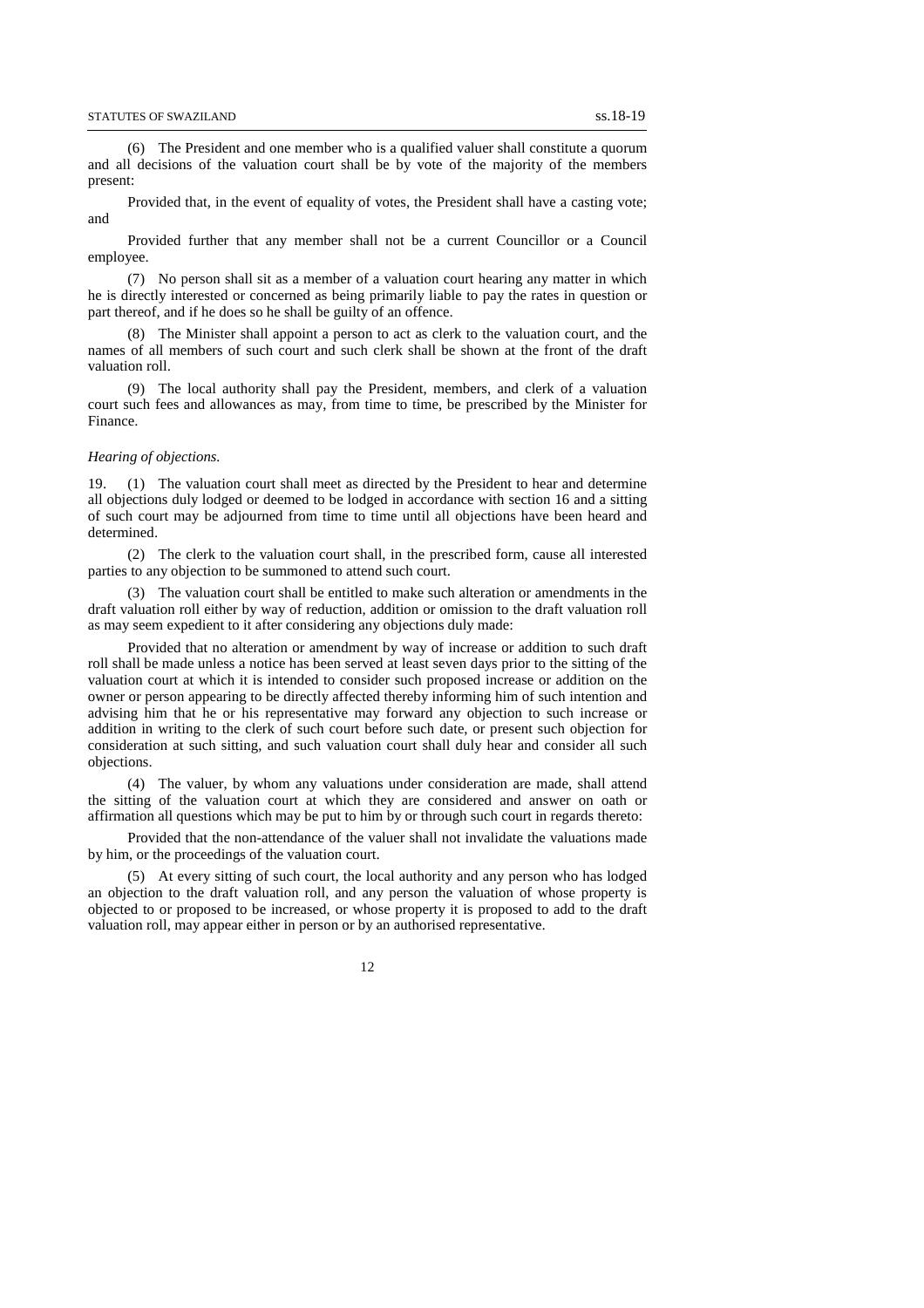(6) The court may take the evidence of witnesses on oath or affirmation, and call for the production of all such papers or documents at it may deem necessary.

(7) Any person who, after being duly sworn or affirmed, gives false evidence before the valuation court knowing such evidence to be false or not believing in its truth, shall be guilty of an offence and liable, on conviction, to the penalties which may be imposed for perjury.

(8) The court shall keep a record of its proceedings, a note of the valuation objection, and the finding in regard to each objection, and shall notify the owner of the property concerned of such finding, and shall cause a note to be taken of any evidence given before it.

### *Certification of valuation roll.*

20. (1) The draft valuation roll shall be presented to the valuation court and upon the signing and certification of the same in the prescribed form, the draft valuation roll shall become the valuation roll.

(2) Upon the certification provided for in subsection (1) the draft valuation roll shall become the valuation roll and on coming into operation under section 22 shall supersede any previous valuation roll and be *prima facie* evidence of the liability of every person named therein for the payment of rates in respect of the rateable property mentioned therein on the basis of the value of such property.

### *Minor errors in the valuation roll.*

21. (1) No valuation contained in any valuation roll prepared under this Act and no rate based on such valuation shall be rendered void or be affected by reason of any mistake or variance in the description of any property or in the name of its owner, and no valuation roll made up and certified shall be challenged or set aside by reason of any formal defect.

(2) The local authority may alter the draft valuation roll and valuation roll in force and correct any —

- (*a*) clerical error not affecting any valuation;
- (*b*) error as to, or to record any change in, the name or address of an owner; and
- (*c*) error in the description or nature of use of any immovable property.

### *Date of operation of the valuation roll.*

22. (1) The valuation roll shall come into operation with effect from the commencement of the financial year following the certification of the valuation roll under section 20.

(2) Notwithstanding subsection (1), the Minister may, at the request of the local authority, appoint some other date on which the valuation roll shall come into operation.

#### *Purchase and inspection of the valuation roll.*

23. (1) The valuation roll shall be kept at the office of the local authority which shall cause copies thereof to be printed or typed and made available for sale to the public at such price as, in its opinion, is reasonable.

(2) Any person may inspect the valuation roll of the local authority during normal office hours and make extracts therefrom.

(ISSUE 2)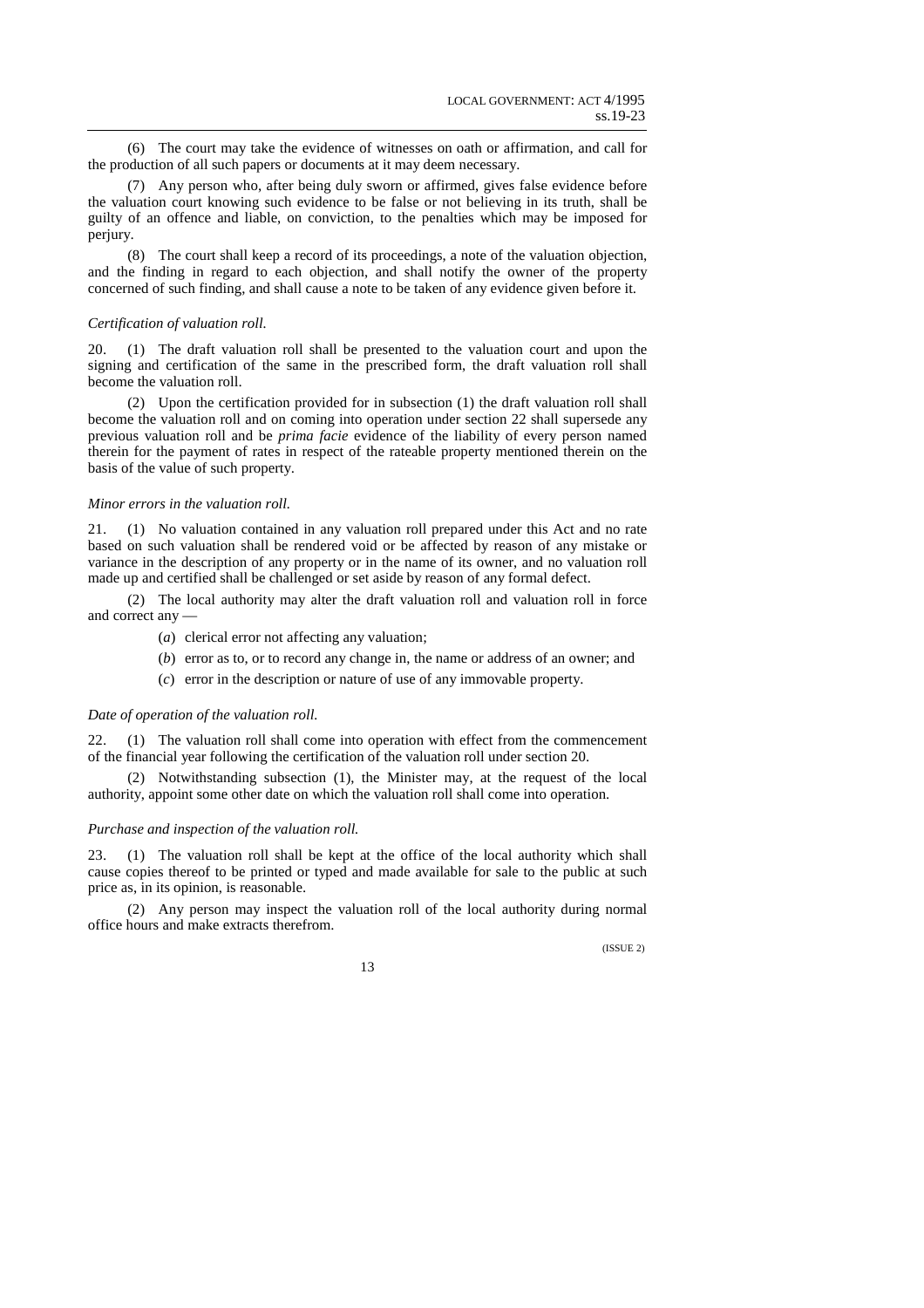#### *Supplementary valuations.*

24. (1) A local authority may, on its own initiative and shall, at the request of any owner of rateable property, at any time after the valuation roll has come into operation under section 22 cause a supplementary valuation to be made of —

- (*a*) any immovable property which has been omitted from the valuation roll to be valued;
- (*b*) any immovable property which has been added to a local authority area by reason of the alteration of the boundaries thereof to be valued;
- (*c*) any new improvements which have been erected or partially completed and partially occupied to be valued;
- (*d*) the value of any improvements which have been demolished wholly or in part to be revised as from the date of the demolition or partial demolition;
- (*e*) a fresh valuation to be made of any immovable property which has materially increased or decreased in value; and
- (*f*) a fresh valuation to be made of any immovable property which is subdivided or consolidated:

 Provided that the subdivision shall be deemed to have taken place on the date on which the Surveyor General approves the plans and diagrams relating to such subdivision, or, if his approval thereto is subject to conditions, on the date on which all such conditions are satisfied.

(2) An immovable property included in the supplementary valuation in terms of subsection (1) shall be valued at the market value prevailing at the date immediately preceding general valuation.

(3) The local authority shall cause a notice containing particulars of the valuation to be served on every person whose name and address is known to the local authority and whose property is affected by a supplementary valuation, and shall mention the right of objection on publication of the draft supplementary roll under subsection (5) and specify the date by which such objection shall be lodged.

(4) A supplementary valuation roll shall be prepared for each financial year following the year of general valuation, to include any alterations and additions permitted under subsection  $(1)$ .

(5) The preparation of a draft supplementary valuation roll shall take the same form and procedure that is followed in the preparation of the draft valuation roll including the right to hearing and objection.

(6) Where a supplementary valuation affects immovable property included in the valuation roll, the valuer shall show the revised particulars in respect of such property in the supplementary valuation roll and the valuation court shall cause the existing entry in the valuation roll to be deleted with effect from the date on which such supplementary valuation came into force as provided in subsection (1).

(7) Upon certification under section 20, the supplementary valuation roll shall become in all respects part of the valuation roll in force in the area of the local authority, and any reference to such valuation roll shall be deemed to include any such supplementary roll.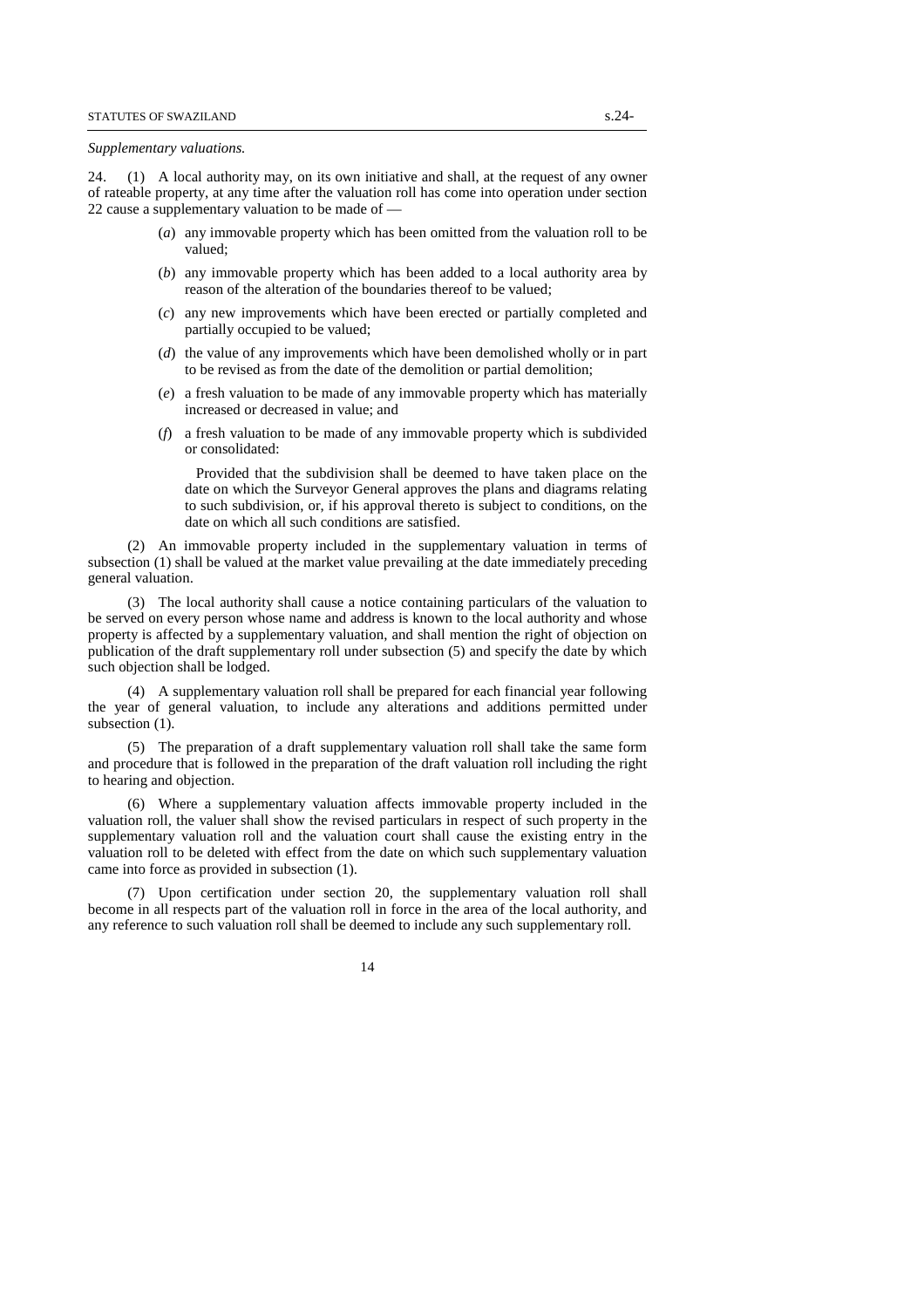(8) The local authority shall levy and collect rates in respect of all immovable property included in the supplementary valuation roll from the commencement of the financial year following the certification of such roll by the valuation court.

## *Right of appeal.*

25. (1) A person, including the local authority, who is aggrieved by a decision of a valuation court, may appeal to the High Court on a question of law.

(2) Notice of appeal shall be delivered in terms of the rules of the High Court within one month of the date on which notification of the decision appealed against was given, and shall set out the legal point in dispute in the form of a special case which may be argued before and determined by the High Court, which may make such order as to costs as such court thinks fit.

(3) The valuation court shall amend the valuation roll in accordance with the decision or direction of the High Court, and such amendment shall form part of the valuation roll with effect from and including the date such valuation roll came into operation.

## PART IV

## ASSESSMENT AND COLLECTION OF RATES

### *Collector of rates.*

26. The treasurer shall be the collector of rates and, subject to section 32, may, under that title, sue for and recover all rates which are due and payable to the local authority.

#### *Notification of rates and date of payment.*

27. (1) Upon the local authority levying and assessing a rate under sections 4 and 5, it shall cause to be published in the Gazette and in at least one newspaper circulating in Swaziland and to be posted at the offices of the local authority, a notice —

- (*a*) setting forth the amount of the rate made and levied by it;
- (*b*) appointing a date on which such rate becomes due and payable, which shall be not less than thirty days after publication of such notice in the Gazette; and
- (*c*) stating that a penalty will become payable in respect of any rate remaining unpaid after the expiry of two months from the date appointed under paragraph (*b*).

(2) Notwithstanding this Act, the local authority may agree with a ratepayer for the payment of rates by monthly instalments during the financial year in respect of which the rates are payable and, while the terms of the agreement are being observed, sections 30 and 32(1) shall not apply.

(3) In cases of default occurring after the return referred to in section  $32(1)$  has been rendered, supplementary returns of defaulters shall be compiled and dealt with in the terms of that subsection.

(ISSUE 2)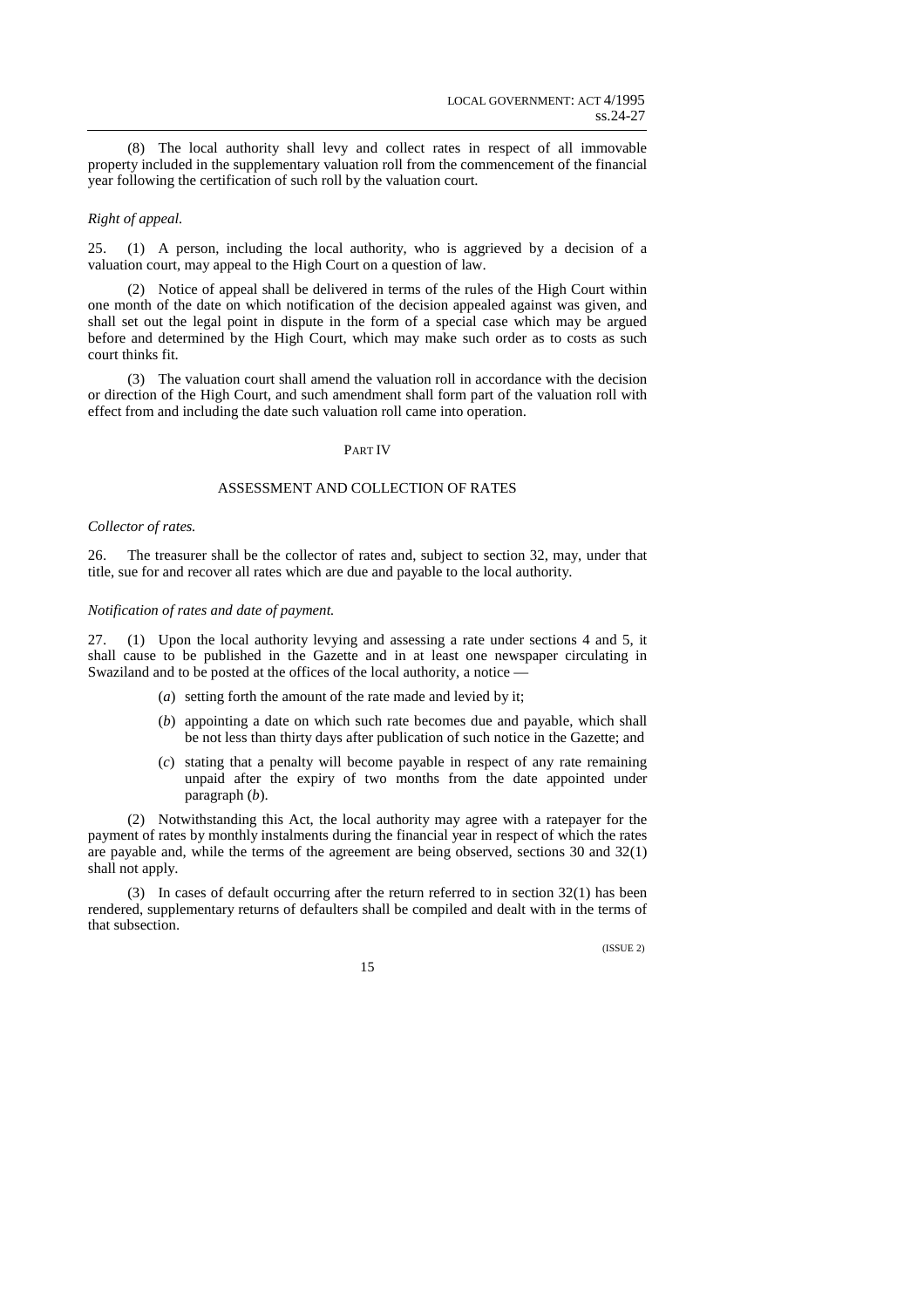(4) The date on which such rate becomes due and payable shall not be affected by reason of any outstanding objection or appeal made under sections 16, 24 or 25 as the case may be:

Provided that if the value of any property is increased or decreased in determining such objection or appeal, the local authority may collect additional rates which may become due by reason of an increase or refund to the owner any difference in the case of a decrease in the value of the property concerned.

#### *Assessment of rates.*

28. All rates made and levied by the local authority shall be assessed on the valuation roll or the supplementary valuation roll in operation for the financial year in respect of which such rates are due.

#### *Liability for rates.*

29. A rate is a tax upon rateable property and shall be paid at the office of the local authority by the person who is the owner of such property at the time such rate becomes due.

#### *Penalty for late payment of rates.*

30. If the owner defaults to pay the rate in terms of section 29 he shall be liable to pay the sum owed plus 15% (fifteen per centum) per annum for each month or part of a month for which the default continues and the percentage payable on default may, by notice in the Gazette, be altered by the Minister:

Provided that, if an explanation for such default is given to the satisfaction of the collector of rates, the collector of rates may agree to waive such penalty either in whole or in part; and

Provided further that, the collector of rates shall render a return to the local authority for the purpose of confirmation in respect of such waiver on a quarterly basis.

#### *Recovery of rate.*

31. (1) As soon as reasonably possible after the publication of the notice referred to in section 27, the collector of rates shall issue to the owner of every rateable property included in the valuation roll a notice -

- (*a*) stating the amount of the rate owing and the date on which the rate is due and payable;
- (*b*) setting out the description of such property and the value thereof as shown in the valuation roll; and
- (*c*) drawing the attention of the owner to the provisions of section 30 relating to the penalty for late payment of rate:

Provided that a person who is the owner of rateable property on the first day of each financial year shall be liable, assessed and levied with that financial year's rates relating to that rateable property; and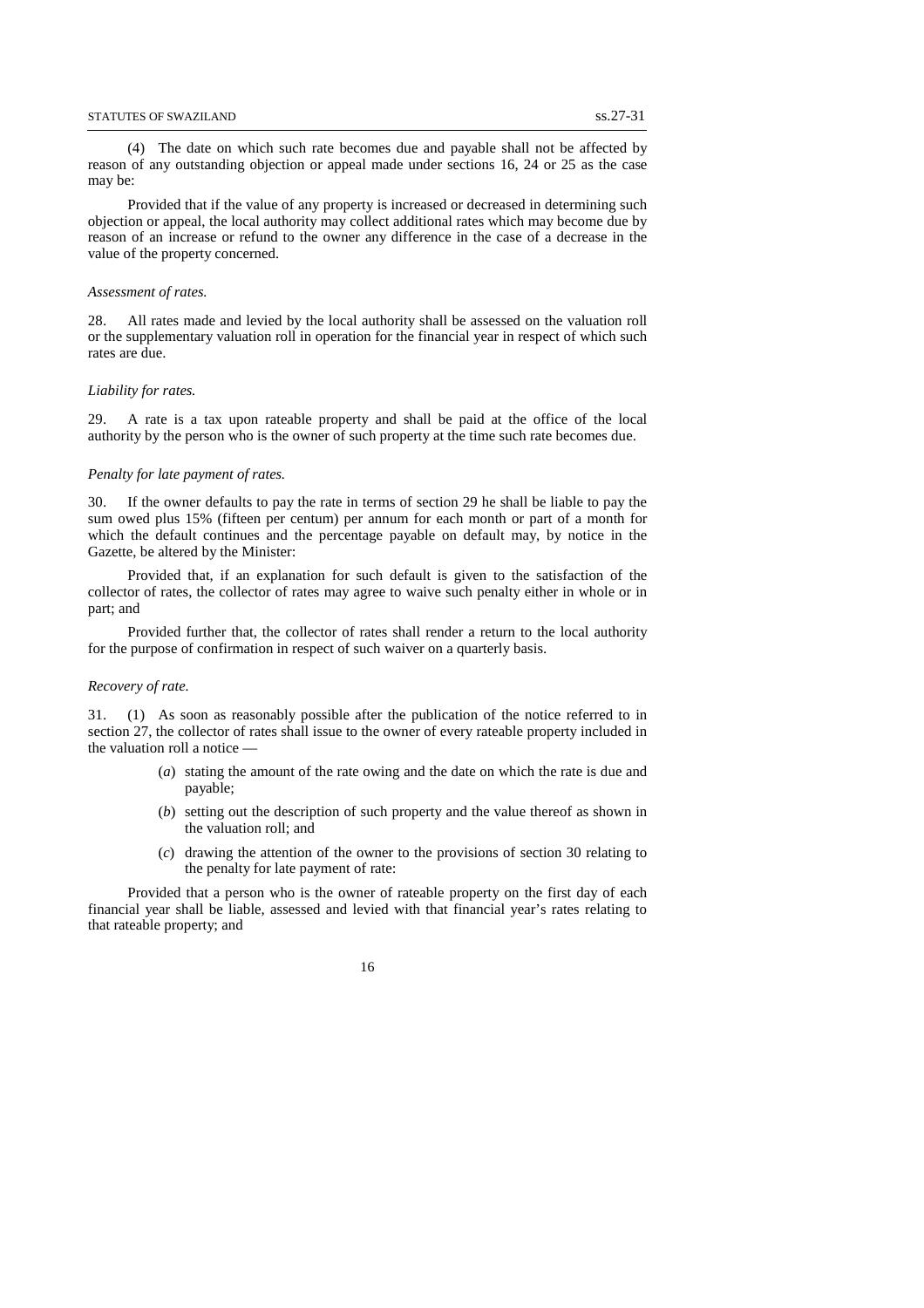Provided further than in the event of a sale and transfer of the rateable property during the financial year, the seller or transferor shall have legal recourse to recover from the buyer or transferee the proportion of rates thereby prepaid, and this shall lie as a claim against the buyer or transferee of the rateable property.

(2) The collector of rates shall issue a notice, in terms of subsection (1), to every person who becomes liable to pay new or increased rates by reason of sections 7(4) or 24(1).

(3) If the owner of any property fails to pay the rate or any part thereof, owing in respect of the property, on or before the expiry of one month from the date on which such rate becomes due, a final demand in writing shall be made by the collector of rates and served on the owner requiring him to pay the amount stated therein within fourteen days of the service thereof.

### *Legal proceedings for recovery of rates.*

32. (1) As soon as is reasonably possible after the expiry of two months from the date on which the rate became due and payable, the collector of rates shall render a return to the local authority setting forth the names of all owners of property in default and the amounts of rates owing by each; and thereupon such local authority may cause legal proceedings to be instituted for the recovery of the amounts of the rates owing and any penalties accruing thereon, together with a charge at the rate of fifteen per centum of the amount owing at the commencement of proceedings to cover the cost of collection in addition to costs allowed in such proceedings:

Provided that such proceedings shall be instituted within two years of the date on which such rate became due and payable, unless the Minister, at the request of the local authority, authorises it to defer the institution of the proceedings generally or in particular cases for such period as he may determine.

- (2) The proceedings for the recovery of rates shall comply with the following
	- (*a*) the local authority shall file with the clerk of the court a statement certified by the treasurer, on oath, setting forth the amount of rates payable by the owner;
	- (*b*) a copy of such statement shall be posted by the treasurer to the owner on the same day as the statement is filed with the clerk of such court;
	- (*c*) the statement referred to in paragraphs (*a*) and (*b*) shall contain a copy of the provisions of this subsection and sections 29, 30 and 31; and
	- (*d*) upon receipt of such statement, the clerk of such court shall enter judgment in the records of such court in favour of the local authority against the owner.

(3) If any rate, or part of any rate, remains unpaid after the end of the financial year for which it was levied, and for the satisfaction of which no sufficient execution can be made

> (*a*) after the expiry of such financial year, the local authority shall cause to be inserted, in the Gazette and in at least one newspaper circulating in Swaziland, particulars of every such property and of the rates payable together with a notice requiring the owner, by name, if known, or otherwise whom it may concern, to make payment of such amount, and any accruing penalties thereon, within two months from the date of publication of such notice in the Gazette, or newspaper and stating that, in default thereof, application will be made to court to order such property to be sold at public auction (subject to such further notice, if any, as the court deems necessary)

> > (ISSUE 2)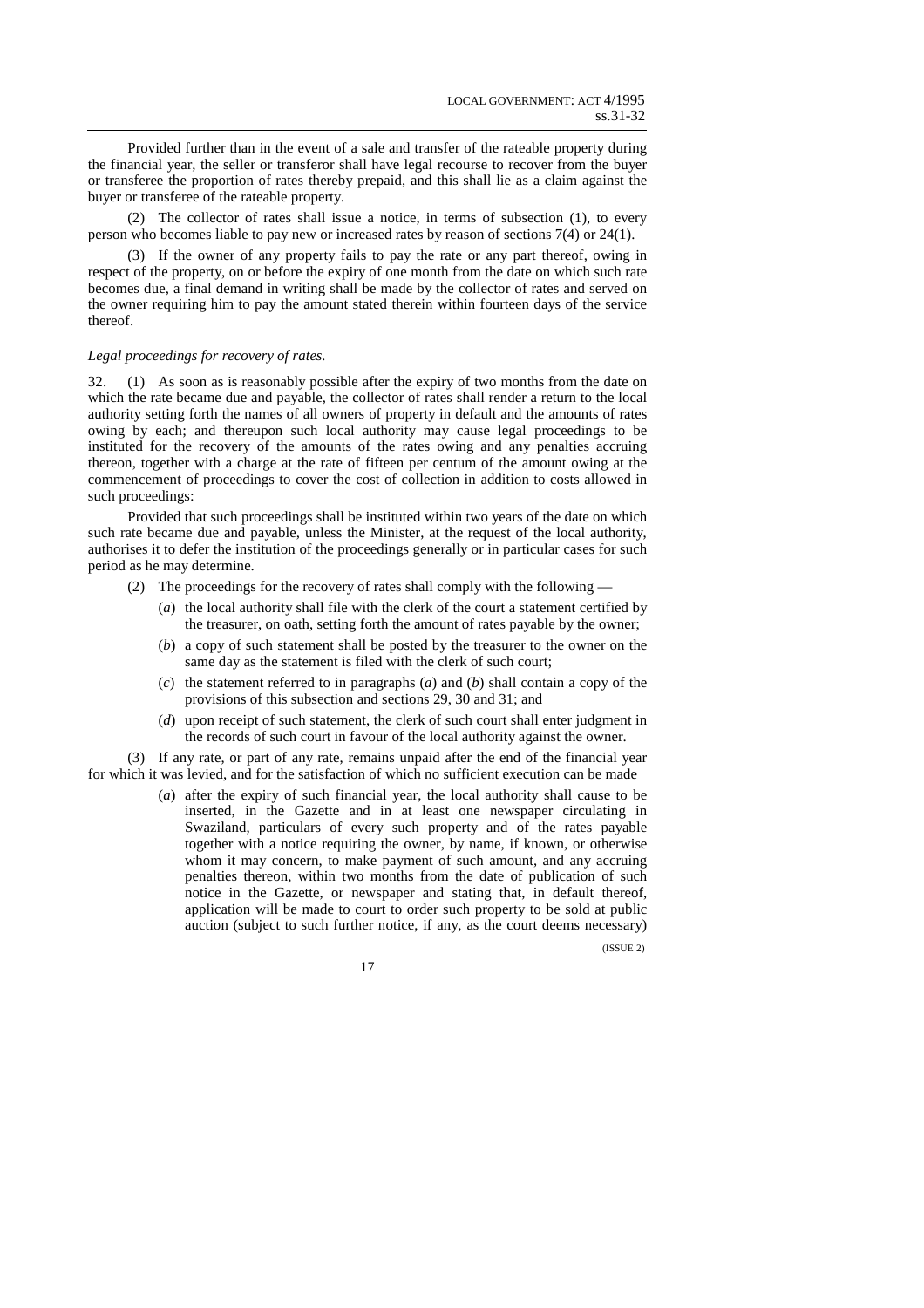in satisfaction of the rates which will be due in respect of such property up to and at the time of such application, and of all rates that may accrue between the date of such application and such sale; and

(*b*) where the default continues upon the expiry of the notice in terms of paragraph (*a*), such local authority shall ascertain from the Registrar of Deeds the names of the registered owner of such property, the name of the holder of a mortgage bond or interest registered over the property and the nature of the interest registered over the property and shall make application to the court and prosecute the proceedings to their conclusion without further delay; and the court may, upon certification of the rates payable in the manner provided in subsection (2) and that the conditions in this section prescribed have been fulfilled, summarily order such property, or so much of it as is sufficient to satisfy the rates payable and accruing, to be sold by public auction and the proceeds paid into court, and direct payment out of those proceeds, of the rates payable to the local authority, together with the costs of such application and all expenses of sale, in preference to any mortgage, security or claim whatsoever, affecting the property so sold:

Provided that proceedings in terms of this subsection shall, in any case, be instituted within three years of the date on which the judgment was entered, unless the Minister, if so requested by the local authority, authorises it to defer, for such period as he may determine, the institution of the proceedings generally, or in particular cases; and

Provided further that in all other respects such sale shall be deemed to be a sale immovable property in execution of a judgment of such a court; and

Provided further that the local authority shall notify all parties who have a registered interest in the subject property, of the sale, at least 30 days prior to the date of public auction of such property.

(4) For the purposes of this section, "court" means a magistrate's court of the first class and such court shall have jurisdiction notwithstanding that the amount claimed by the local authority of the value of the property involved exceeds the limits of its jurisdiction.

(5) A judgment issued by the court under subsection  $32(3)(b)$  shall, notwithstanding anything to the contrary, be acceptable to effect registration of immovable property under the Deeds Registry Act of 1968.

(6) For the purposes of the law relating to insolvency, rates are a tax on property.

### *Certificate for transfer of immovable property.*

33. (1) No transfer of any immovable property in a local authority area shall be registered by the Registrar of Deeds until there has been exhibited to him/her a certificate, signed by the collector of rates, that all rates payable in respect thereof have been paid, and indicating therein the period during which such certificate shall be available, such period being based upon a date not later than that upon which further rates in respect of such property may become due and payable:

Provided that in the case of subdivided land, such certificates shall be required for both the pre-subdivided land and the resultant lots.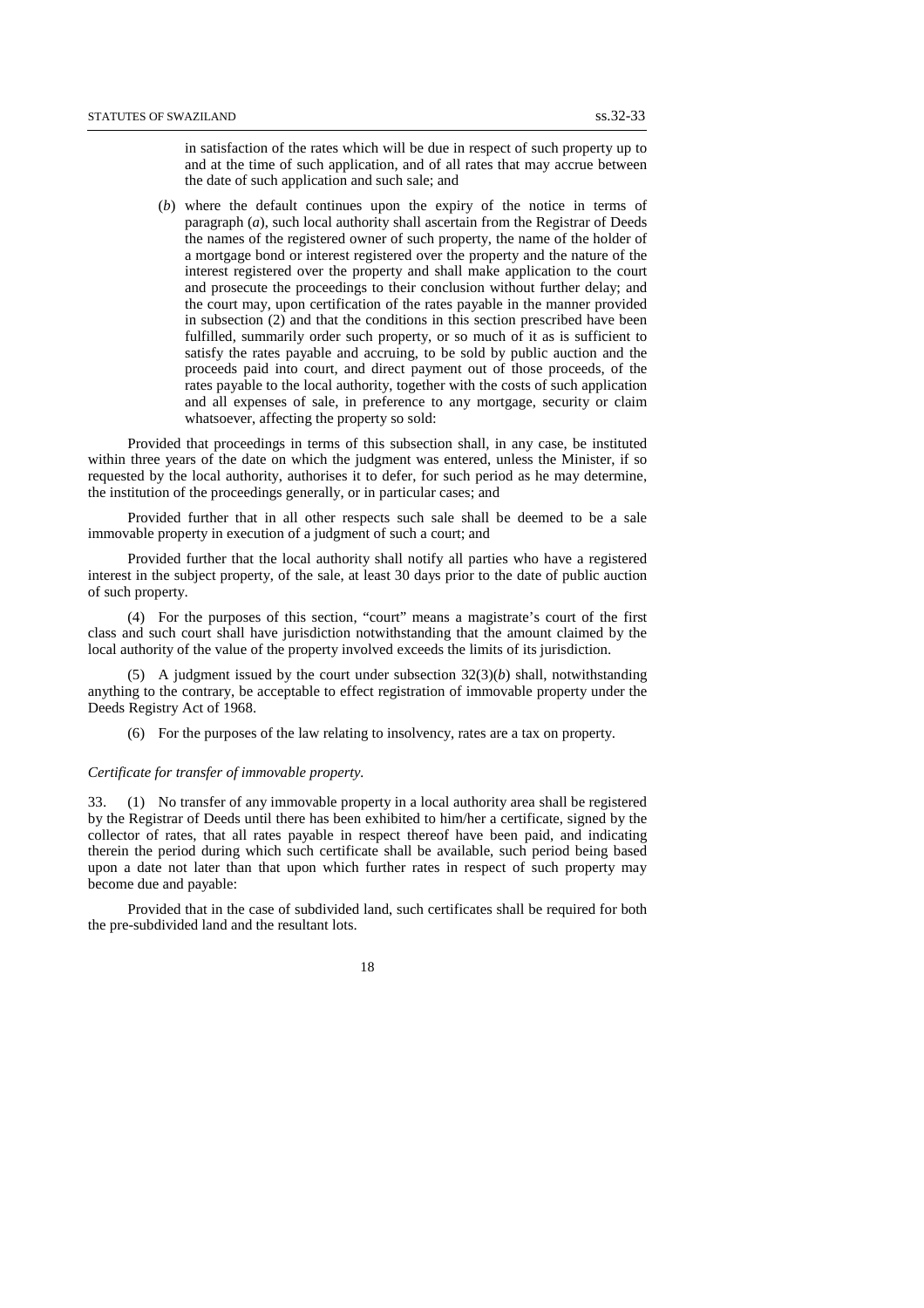(2) The certificate referred to in subsection (1) shall also cover any amount owing to the local authority by the owner by way of any fees or charges which may be payable under any other law, in respect of the property.

(3) Each financial year, the town clerk shall forward to the Registrar of Deeds a copy of every notice published under section 27(1).

(4) A fee prescribed by the local authority shall be paid by the seller of the property to the local authority for each certificate issued in terms of subsection (1). Such fee shall be sufficient to recoup the costs of issuing the certificate.

#### *Rateable property becoming exempt from rates.*

34. (1) If, at any time during the financial year, immovable property, which is rateable property at the commencement of such year, becomes exempt from the payment of rates, the local authority is entitled to collect an amount in respect of rates bearing the same proportion to the total rates which would have been payable had the property remained rateable for the whole financial year, as the portion of the financial year, which expired before such property became exempt, bears to the whole financial year.

(2) If the property becomes exempt during the period between the commencement of the financial year and the date on which the rates would otherwise be due and payable, the collector of rates shall fix an amount calculated, in terms of subsection (1), in respect of the rates due and payable for that portion of the financial year in which the property is rateable and shall give notice thereof to the owner of such property in terms of section 31(1).

(3) If the property becomes exempt after the date on which the rates become due and payable, the local authority shall make a refund to any person who has paid, or discharge from liability any person who is liable for any rates in respect of such property, of an amount bearing the same proportion to the total rates, in respect of such property, as the portion of the financial year in which it is exempt bears to the whole financial year.

#### *Remission of rates.*

35. A local authority shall not remit a rate due under this Act except where any immovable property has been added to a local authority area by reason of the alteration of its boundaries, whereupon such local authority may, with the approval of the Minister, remit an amount not exceeding fifty per centum of the rate due in respect of the financial year during which such boundary alteration took place and the next two succeeding financial years.

### PART V

### MISCELLANEOUS

### *Returns of transfers of property.*

36. (1) As soon as reasonably possible after the end of every month or quarter, whichever he may find more convenient, the Registrar of Deeds shall transmit to the town clerk a return in writing setting forth the name of every person who during the previous month or quarter, as the case may be, transferred any immovable property situated in the area of the local authority, together with a short description of such property, the name and mailing address if

(ISSUE 2)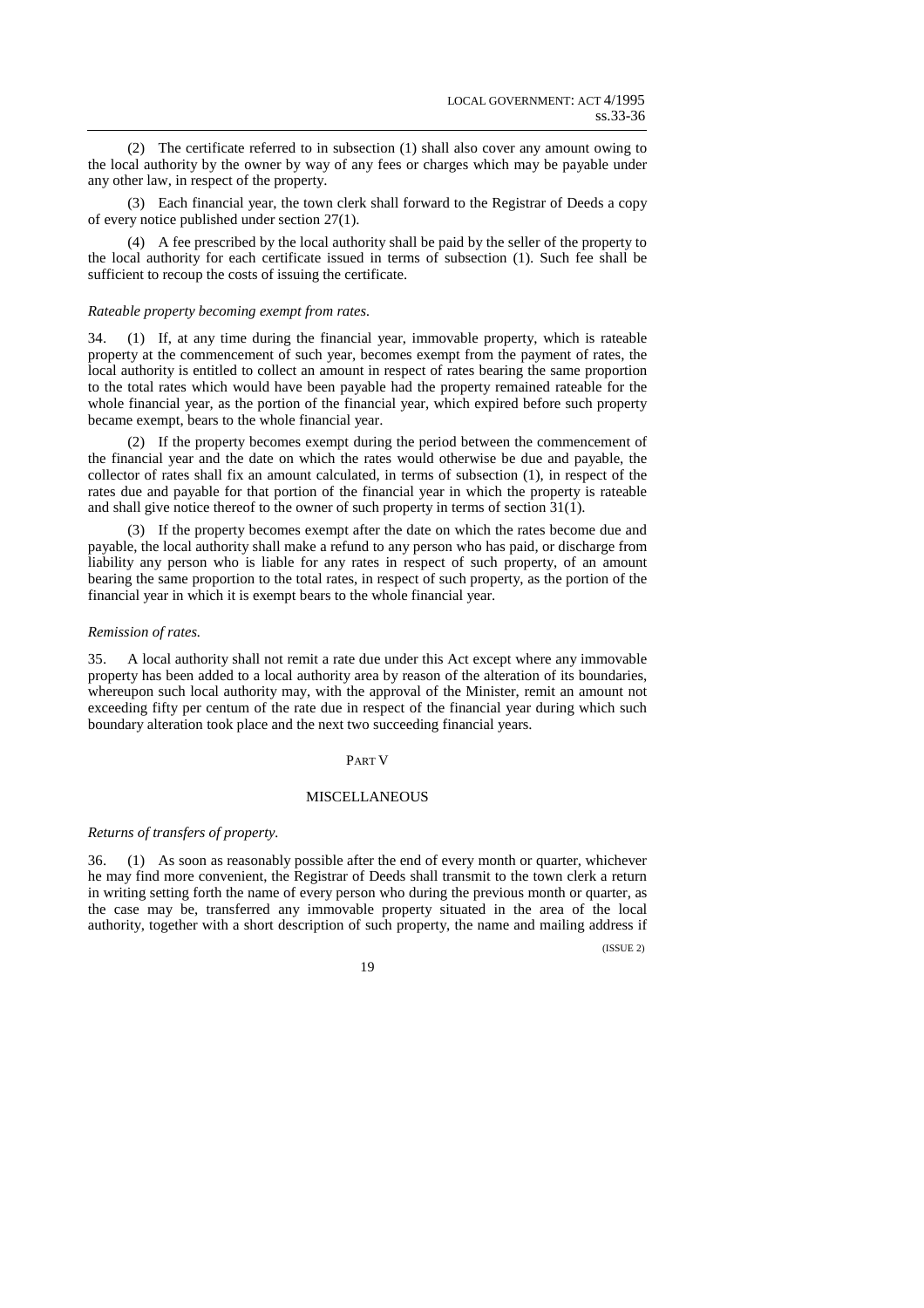known of the transferee and the amount of the purchase price paid or other consideration given or the value of such property.

(2) The returns made under subsection (1) shall, upon payment of a fee prescribed by the local authority, be made available by the town clerk during office hours for inspection by any owner who desires to inspect them in connection with any objection or appeal which he may contemplate against the valuation of any immovable property owned by him within the area of the local authority.

#### *Serving of notices and documents.*

37. (1) Any notices or other documents required to be served on any person under this Act shall be served in any of the following ways —

- (*a*) on such person personally;
- (*b*) by delivering such notice or document at his place of business or his place of residence;
- (*c*) by posting a prepaid letter containing such notice or document and addressed to the person on whom such notice or document is to be served, to his last known place of residence or his last known place of business, to his post office box number, his last known postal address notified to the local authority pursuant to sections 12 or 36 of this Act; or,
- (*d*) if the owner of the immovable property to which the notice or document relates is unknown to the local authority and cannot be ascertained after reasonable enquiry, the notice or document may be addressed to the owner or the occupier or be fixed in a conspicuous place on the immovable property to which it relates and as soon as possible thereafter published once in the Gazette and in at least one newspaper circulating in Swaziland.

Provided that in each case the notice or document shall be deemed to have been served on the owner of the immovable property to which it relates on the date of publication of the notice in the Gazette and newspaper circulating in Swaziland.

(2) Service in terms of subsection (1)(*c*) shall be deemed to be effected by properly addressing, prepaying, and posting a letter containing such notice or document and the date of receipt shall be —

- (i) for purposes of mail addressed to an address within Swaziland, after five working days have elapsed from the date of posting;
- (ii) for purposes of mail addressed to an address in the Republic of South Africa, after ten working days from the date of posting;
- (iii) for purposes of mail addressed to an address in a country other than Swaziland or the Republic of South Africa, after fifteen working days from the date of posting.

(3) Service shall be proved by affidavit sworn by the Town Clerk of the local authority before a Commissioner of Oaths that the notice or document was properly served in accordance with subsection  $(1)(a)$ , or by producing an official receipt indicating that the service was effected by registered mail.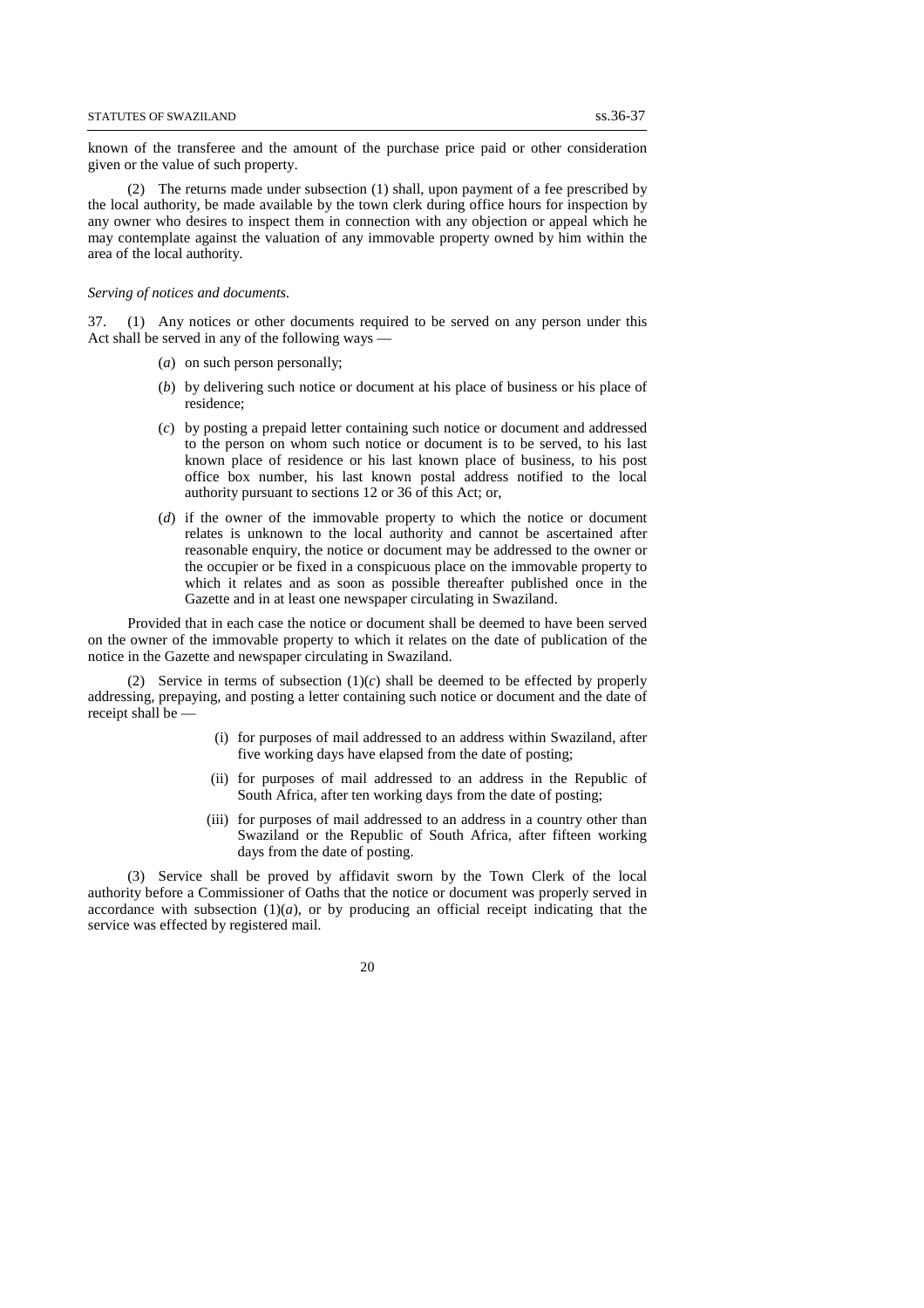(4) The owner of any immovable property shown in the valuation roll shall notify the local authority of his postal address within two weeks of acquiring such property and, thereafter, within two weeks of any change of his postal address.

(5) An owner who fails to comply with subsection (4) shall be guilty of an offence.

### *Evidence.*

38. In legal proceedings for the recovery of a rate imposed by this Act, any book or other document purporting to be —

- (*a*) a valuation roll or rate book of the local authority;
- (*b*) a duly authenticated copy of or extract from such roll or book;
- (*c*) a dated copy of any newspaper containing a relevant notice; or,
- (*d*) an affidavit of service of the relevant notice;

as well as any entry therein, shall, on its mere production, be *prima facie* evidence of the making, levying, assessing, and serving notice of, and the liability for such rate and the amount due, without any evidence that any notice required by this Act or other requirements of this Act have been given, served or complied with.

### *Defaulting local authorities.*

39. If a local authority fails, or is unable for whatsoever reason, to carry out any duty imposed upon it by or under this Act, the Minister may, after due notice to such local authority, carry out the duty in question at the expense of the local authority or cause it to be so carried out.

## *Remuneration for valuations.*

40. The local authority shall pay the valuer for a valuation under this Act such remuneration, and such reimbursement for any disbursements, costs, fees, and expenses incurred by him in connection with such valuation:

Provided that the valuer is selected by open tender from members of the panel referred to in section 10.

### *Regulations and forms.*

- 41. (1) The Minister may make regulations concerning
	- (*a*) anything which is prescribed under this Act;
	- (*b*) the manner in which any notices or orders shall be published;
	- (*c*) generally the procedure to be adopted in respect of objections or appeals, including the procedure to be adopted at sittings of the valuation court; and,
	- (*d*) generally, all matters which the Minister considers it necessary or expedient to prescribe for the better carrying out of this Act.

 $($ ISSUE 2)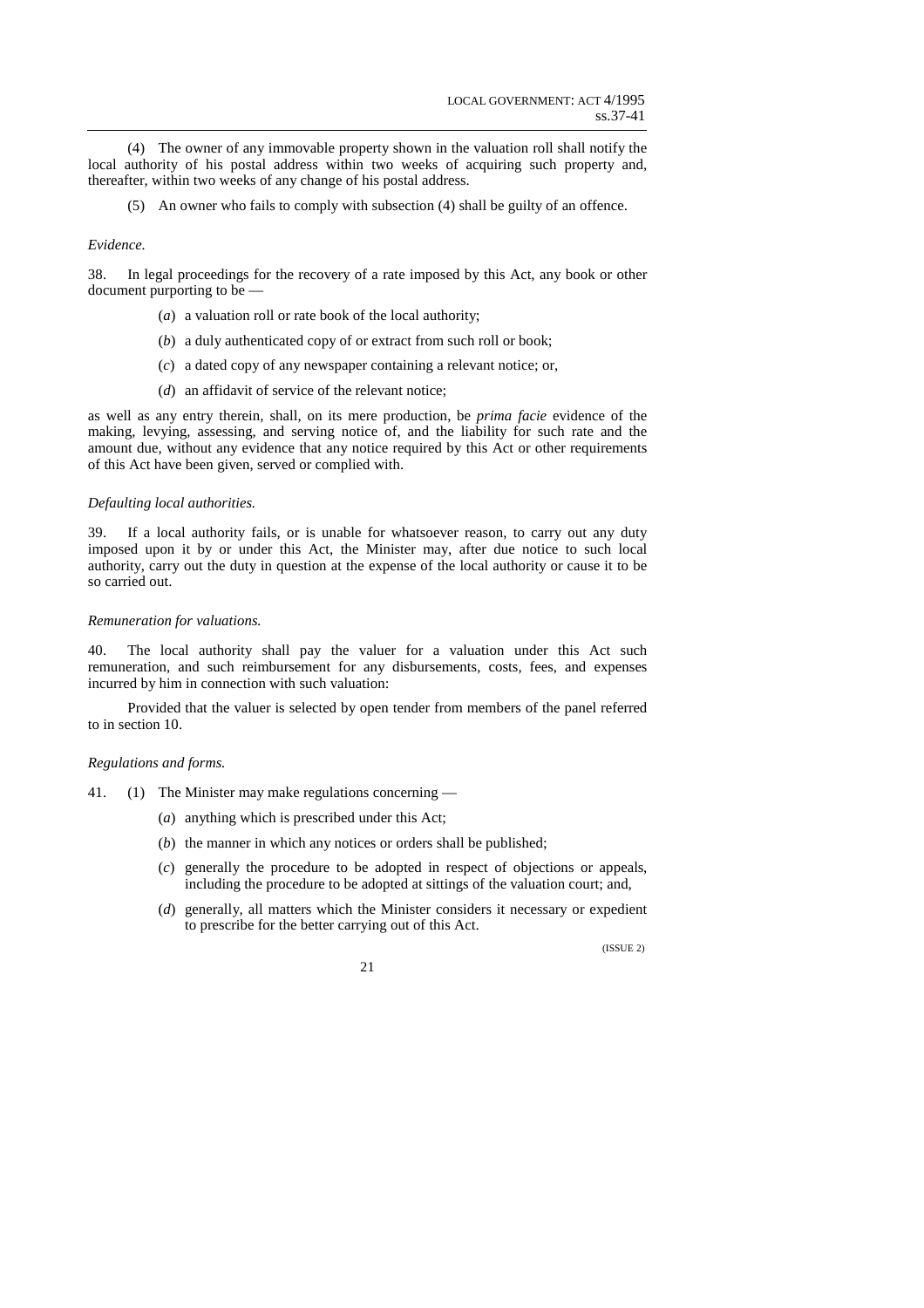#### *Penalties for offences.*

42. (1) A person who is guilty of an offence under section 9(4), 14(4), 15(3), or 18(6) shall be liable, on conviction, to a fine not exceeding two thousand emalangeni, or in default of payment thereof, imprisonment for a period not exceeding eighteen months.

(2) A person who is guilty of an offence under section 37(4) shall be liable, upon conviction, to a fine not exceeding two hundred emalangeni.

### *Termination of quit-rent.*

43. If, under this Act, a rate is levied on immovable property, any quit-rent otherwise lawfully payable in respect of such property shall cease to be payable.

*Repeal.* 

44. The Rating Act No. 24 of 1967 is hereby repealed.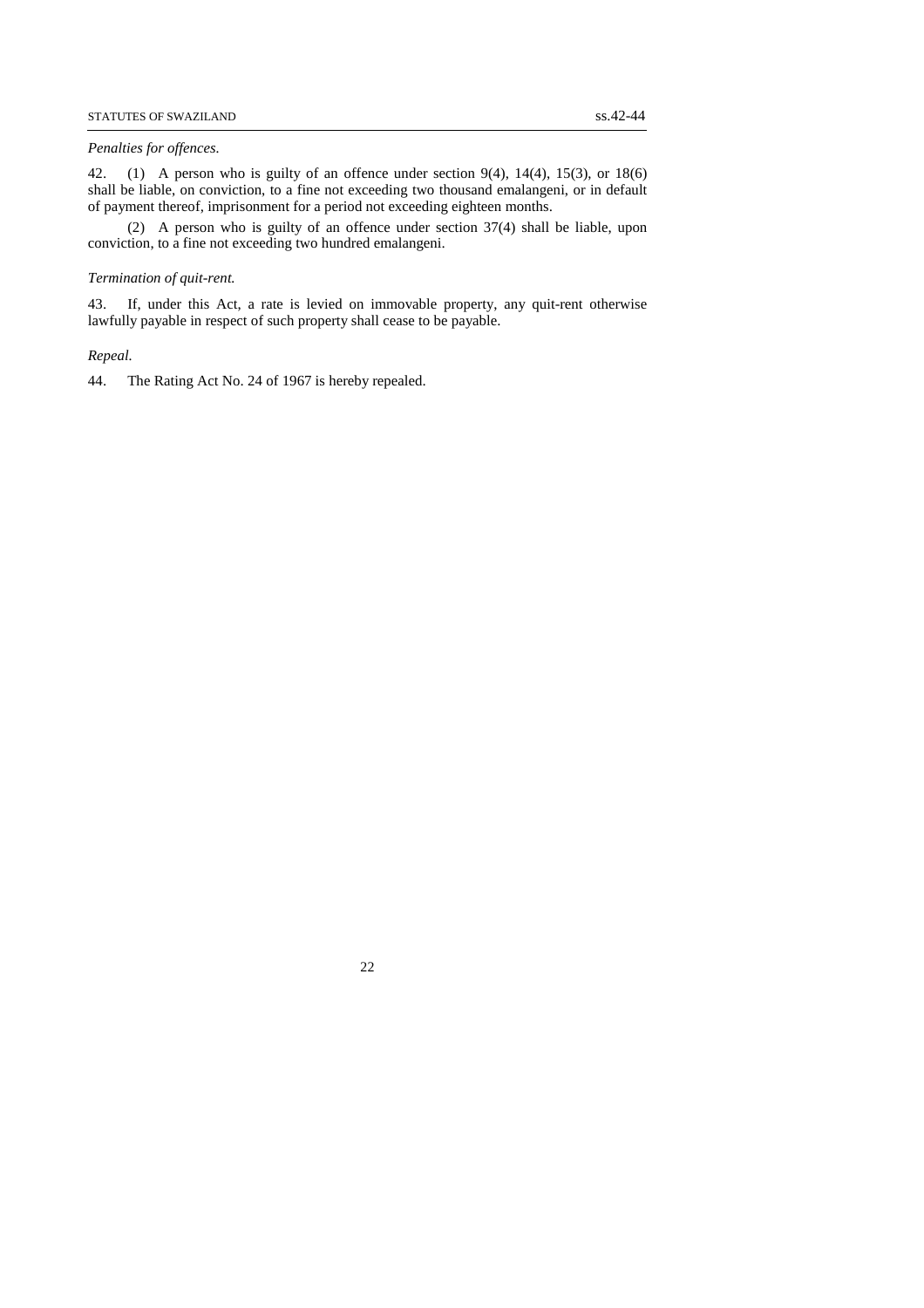# **SCHEDULE**

# PART I Section 3

Area:

The area of the Manzini City Council; The area of the Mbabane City Council;

The area of the Nhlangano Town Council;

The area of the Pigg's Peak Town Council;

The area of the Siteki Town Council;

The area of the Matsapha Town Board.

# PART II

# Section 11(1)

# Declaration of Valuer

I, (full name) .............................................................. , do solemnly and sincerely declare that I will to the best of my skill and knowledge, and without favour and prejudice, truly and impartially appraise -and value all such immovable property as I am required to value for the purposes of assessment, and that I will conscientiously value the same at and for the full and fair market value thereof according to the intent and requirement of the law. I make this solemn declaration conscientiously intending to fulfil the same.

...........................................

(Valuer)

Declared at (place) ..................................... this .................................

Day of ...................................... 19 ...................

Before me .........................................................

(Commissioner of Oaths)

PART III

# Section 11(2)

# Certificate of Valuer

In accordance with section 11(2) of the Rating Act, I hereby certify that the figures entered in the draft valuation roll above have been truly and impartially appraised, valued and checked by me for all immovable property within the area of (specify) .................... in accordance with such Act.

(ISSUE 2)